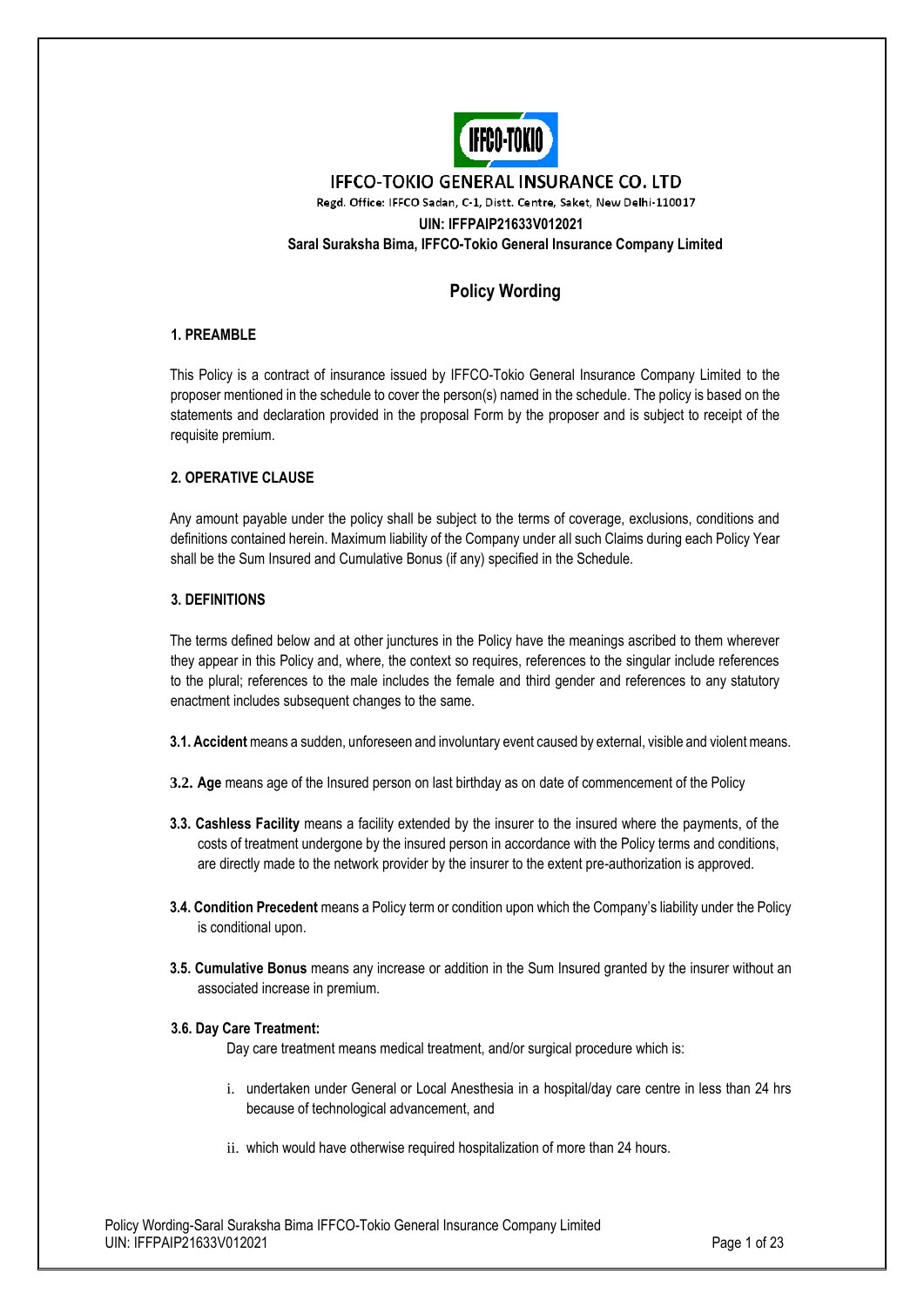

Treatment normally taken on an out-patient basis is not included in the scope of this definition.

- **3.7. Disclosure to information norm:** The policy shall be void and all premium paid thereon shall be forfeited to the Company in the event of misrepresentation, mis-description or non-disclosure of any material fact.
- **3.8. Emergency Care:** Emergency care means management for an injury which results in symptoms which occur suddenly and unexpectedly, and requires immediate care by a medical practitioner to prevent death or serious long term impairment of the insured person's health.
- **3.9. Family:** Family consists of the proposer and any one or more of the family members as mentioned below:
	- I. legally wedded spouse.
	- II. Parents and Parents-in-law.
	- III. dependent Children (i.e. natural or legally adopted) between the age 3 months to 25 years. If the child above 18 years of age is financially independent, he or she shall be ineligible for coverage in the subsequent renewals.
	- **3.10.Hospital** means any institution established for in-patient care and day care treatment of disease/ injuries and which has been registered as a hospital with the local authorities under the Clinical Establishments (Registration and Regulation) Act, 2010 or under the enactments specified under Schedule of Section 56(1) of the said Act, OR complies with all minimum criteria as under:
		- i. has qualified nursing staff under its employment round the clock;
		- ii. has at least ten inpatient beds, in those towns having a population of less than ten lakhs and fifteen inpatient beds in all other places;
		- iii. has qualified medical practitioner (s) in charge round the clock;
		- iv. has a fully equipped operation theatre of its own where surgical procedures are carried out
		- v. maintains daily records of patients and shall make these accessible to the Company's authorized personnel.
- **3.11. Hospitalisation** means admission in a hospital for a minimum period of twenty-four (24) consecutive 'In-patient care' hours except for specified procedures/ treatments, where such admission could be for a period of less than twenty-four (24) consecutive hours.
- **3.12. Injury** means accidental physical bodily harm excluding illness or disease solely and directly caused by external, violent and visible and evident means which is verified and certified by a medical practitioner.
- **3.13. In-Patient Care** means treatment for which the insured person has to stay in a hospital for more than 24 hours for a covered event.
- **3.14. Insured Person** means person(s) named in the schedule of the Policy.
- **3.15. Intensive Care Unit** means an identified section, ward or wing of a hospital which is under the constant supervision of a dedicated medical practitioner(s), and which is specially equipped for the continuous monitoring and treatment of patients who are in a critical condition, or require life support facilities and where the level of care and supervision is considerably more sophisticated and intensive than in the ordinary and other wards.
- **3.16. ICU (Intensive Care Unit) Charges** means the amount charged by a Hospital towards ICU expenses on a per day basis which shall include the expenses for ICU bed, general medical support services provided to any ICU patient including monitoring devices, critical care nursing and intensivist charges.
- **3.17. Medical Advice** means any consultation or advice from a Medical Practitioner including the issue of any prescription or follow up prescription.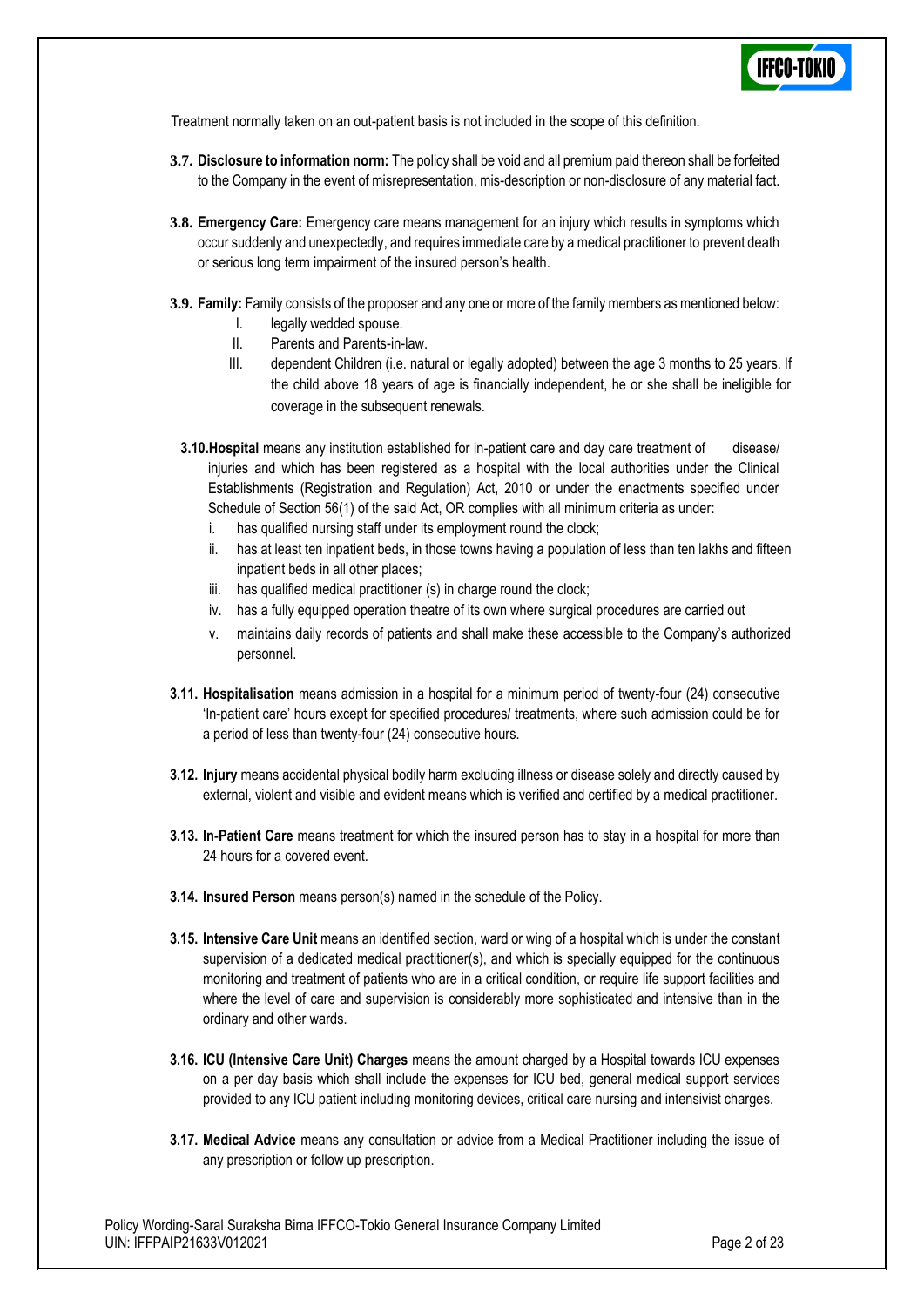- **3.18. Medical Expenses** means those expenses that an insured person has necessarily and actually incurred for medical treatment on account of accident on the advice of a medical practitioner, as long as these are no more than would have been payable if the insured person had not been insured and no more than other hospitals or doctors in the same locality would have charged for the same medical treatment.
- **3.19. Medical Practitioner** means a person who holds a valid registration from the Medical Council of any state or Medical Council of India or Council for Indian Medicine or for Homeopathy set up by the Government of India or a State Government and is thereby entitled to practice medicine within its jurisdiction; and is acting within the scope and jurisdiction of the licence.
- **3.20. Medically Necessary Treatment** means any treatment, tests, medication, or stay in hospital or part of a stay in hospital which
- i. is required for the medical management of injury suffered by the insured;
- ii. must not exceed the level of care necessary to provide safe, adequate and appropriate medical care in scope, duration, or intensity;
- iii. must have been prescribed by a medical practitioner;
- iv. must conform to the professional standards widely accepted in international medical practice or by the medical community in India.
	- **3.21. Network Provider** means hospitals enlisted by insurer, TPA or jointly by an insurer and TPA to provide medical services to an insured by a cashless facility.
	- **3.22. Non- Network Provider** means any hospital that is not part of the network*.*
	- **3.23. Notification of Claim** means the process of intimating a claim to the Insurer or TPA through any of the recognized modes of communication.
	- **3.24. Policy** means these Policy wordings, the Policy Schedule and any applicable endorsements or extensions attaching to or forming part thereof. The Policy contains details of the extent of cover available to the Insured person, what is excluded from the cover and the terms & conditions on which the Policy is issued to the Insured person.
	- **3.25. Policy period** means period of one policy year for which the Policy is issued.
	- **3.26. Policy Schedule** means the Policy Schedule attached to and forming part of Policy
	- **3.27. Renewal:** Renewal means the terms on which the contract of insurance can be renewed on mutual consent with a provision of grace period for treating the renewal continuous for the purpose of gaining credit for pre-existing diseases, time-bound exclusions and for all waiting periods.
	- **3.28. Room Rent** means the amount charged by a hospital towards Room and Boarding expenses and shall include the associated medical expenses.
	- **3.29. Sum Insured** means the pre-defined limit specified in the Policy Schedule. Sum Insured and Cumulative Bonus represents the maximum, total and cumulative liability for any and all claims made under the Policy, in respect of that Insured Person.
	- **3.30. Surgery or Surgical Procedure** means manual and / or operative procedure (s) required for treatment of an injury, correction of deformities and defects, diagnosis and cure of diseases, relief of suffering and prolongation of life, performed in a hospital or day care centre by a medical practitioner.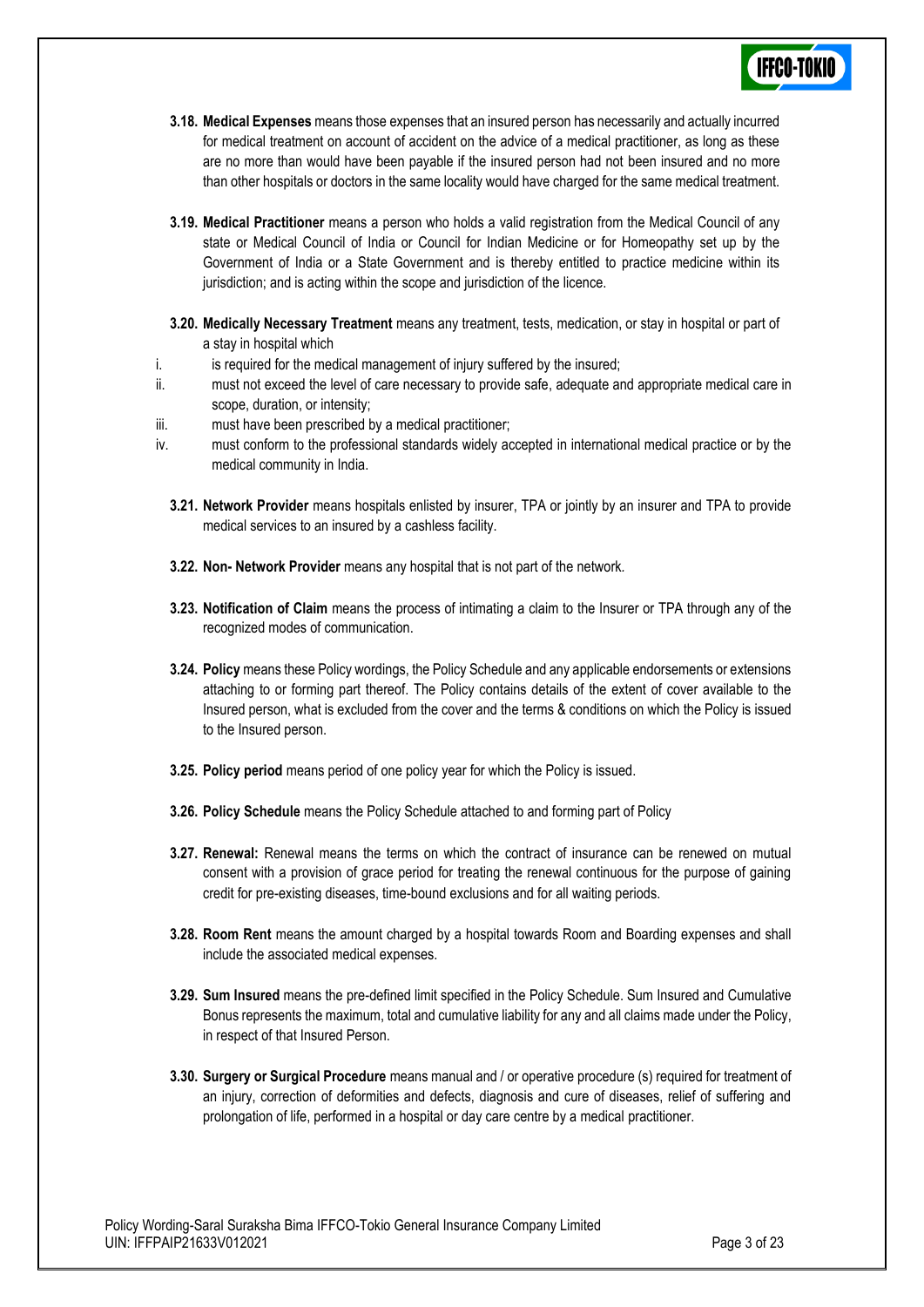**3.31. Third Party Administrator (TPA)** means a Company registered with the Authority, and engaged by an insurer, for a fee or by whatever name called and as may be mentioned in the health services agreement, for providing health services.

### **4. COVERAGE:**

- **4.1 Base Covers:** The covers listed below are in-built Policy benefits and shall be available to all Insured Persons in accordance with the procedures set out in this Policy.
- a) **Death**: The company shall pay the benefit equal to 100% of Sum Insured, specified in the policy schedule, on death of the insured person, due to an Injury sustained in an Accident during the Policy Period, provided that the Insured Person's death occurs within 12 months from the date of the Accident. Where claim payment has been made owing to disappearance of insured person following an accident, if after the payment of accidental death claim, it is found that the insured person has survived the accident, then the policyholder has to refund the payment back to the company in consideration of the obligatory guarantee as provided during the claim.
- b) **Permanent Total Disablement:** The company shall pay the benefit equal to 100% of Sum Insured, specified in the policy schedule, if an insured Person suffers Permanent Total Disablement of the nature specified below, solely and directly due to an Accident during the Policy Period, provided that the Permanent Total Disablement occurs within 12 months from the date of the Accident:
	- a) Total and irrecoverable loss of sight of both eyes or
	- b) Physical separation or loss of use of both hands or feet or
	- c) Physical separation or loss of use of one hand and one foot or
	- d) loss of sight of one eye and Physical separation or loss of use of hand or foot
	- e) If such Injury shall as a direct consequence thereof, permanently, and totally, disables the Insured Person from engaging in any employment or occupation of any description whatsoever.

#### c) **Permanent Partial Disablement:**

The company shall pay the following percentage of Sum Insured, specified in the policy schedule, if the Insured Person suffers Permanent Partial Disablement of the nature specified below solely and directly due to an Accident during the Policy Period provided that the Permanent Partial Disablement shall occur within 12 months of the date of the Accident.

|               | <b>Loss Covered</b>                                                                                                                                 | Percentage of Sum Insured      |
|---------------|-----------------------------------------------------------------------------------------------------------------------------------------------------|--------------------------------|
| 1.            | Loss of Use/ Physical Separation:<br>One entire hand<br>One entire foot<br>Loss of Sight of one eye<br>$Loss of toes - all$<br>Great both phalanges | 50%<br>50%<br>50%<br>20%<br>5% |
|               | Great – one phalanx<br>Other than great if more than one toe lost                                                                                   | 2%<br>1%                       |
| $\mathcal{P}$ | Loss of Use of both ears                                                                                                                            | 50%                            |
| 3.            | Loss of Use of one ear                                                                                                                              | 20%                            |
| 4.            | Loss of four fingers and thumb of one hand                                                                                                          | 40%                            |
| 5.            | Loss of four fingers                                                                                                                                | 35%                            |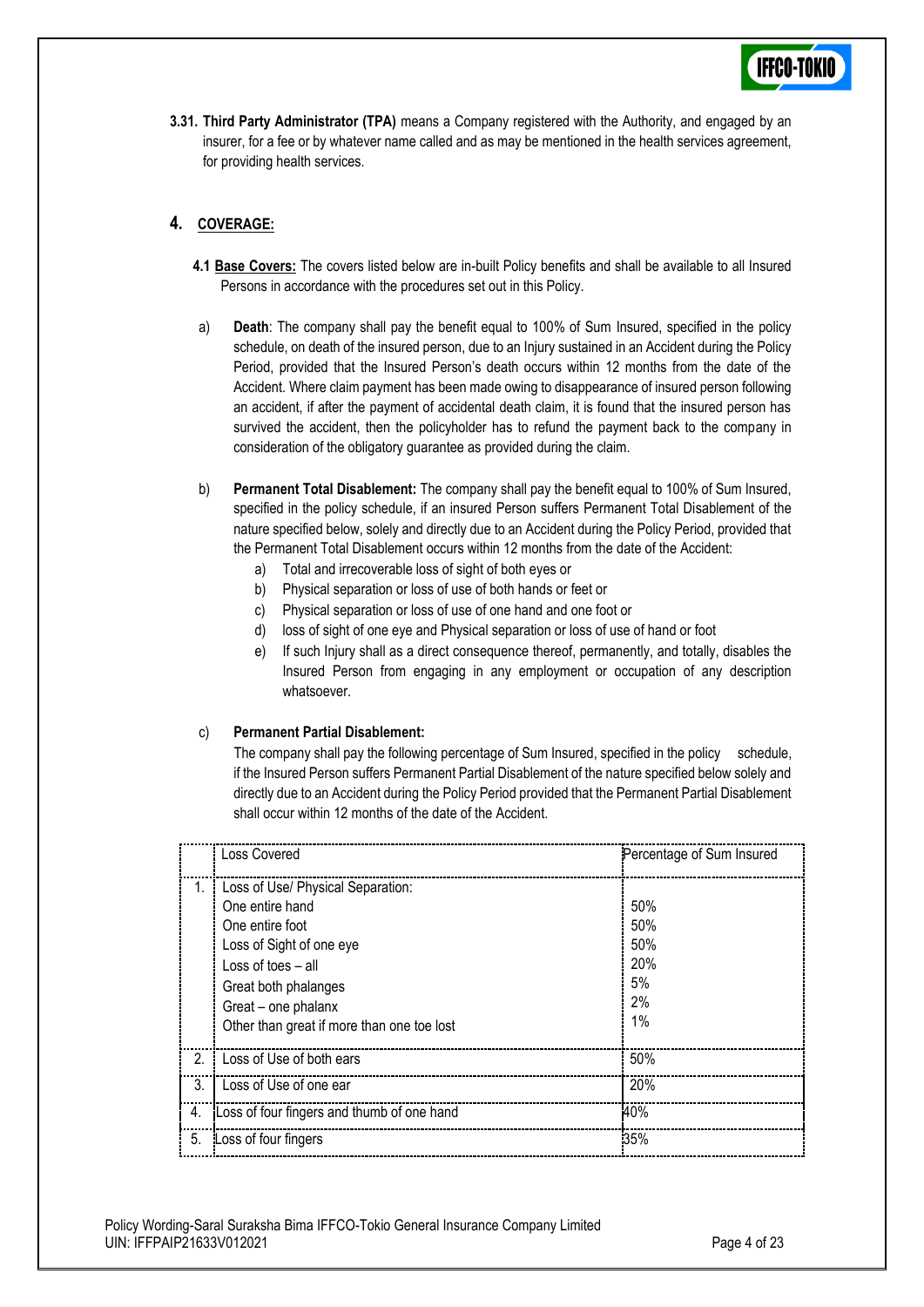

| 6.               | Loss of thumb<br>both phalanges<br>one phalanx                                                  | 25%<br>10%                                                           |
|------------------|-------------------------------------------------------------------------------------------------|----------------------------------------------------------------------|
| 7.               | Loss of Index finger<br>three phalanges<br>two phalanges<br>one phalanx                         | 10%<br>8%<br>4%                                                      |
| $\overline{8}$ . | Loss of middle finger<br>three phalanges<br>two phalanges<br>one phalanx                        | 6%<br>4%<br>2%                                                       |
| 9.               | Loss of ring finger<br>three phalanges<br>two phalanges<br>one phalanx                          | 5%<br>4%<br>2%                                                       |
|                  | 10. Loss of little finger<br>three phalanges<br>two phalanges<br>one phalanx                    | 4%<br>3%<br>2%                                                       |
|                  | 11. Loss of metacarpus -<br>first or second (additional)<br>third, fourth or fifth (additional) | 3%<br>2%                                                             |
| 12.              | Any other permanent partial disablement                                                         | Percentage as assessed by<br>the independent Medical<br>Practitioner |

 Maximum amount payable in respect of multiple nature of disablements shall be restricted to sum insured chosen by the policyholder.

#### **Note:**

- a) The base sum insured chosen and cumulative bonus, if any, is applicable cumulatively for all the three covers specified under 4.1(a),4.1(b) and 4.1(c) above i.e, there is a single sum insured for all the three covers namely, Accidental death, Permanent total disability and Permanent Partial Disability.
- b) If the accident occurs during the policy period, benefits covered under 4.1(a),4.1(b) and 4.1(c) above are payable, even if death or Permanent Total Disablement or Permanent Partial Disablement or any combination thereof occurs after the completion of policy period, but within 12 months from the date of accident.
- **4.2**.**Optional Covers:** The covers listed below are optional benefits and shall be available to Insured Persons in accordance with the terms set out in the Policy, if the listed cover is opted.

#### **a) Temporary Total Disablement:**

If the Insured Person sustains an Injury in an Accident during the Policy Period and which completely incapacitates the Insured Person from engaging in any employment or occupation of any description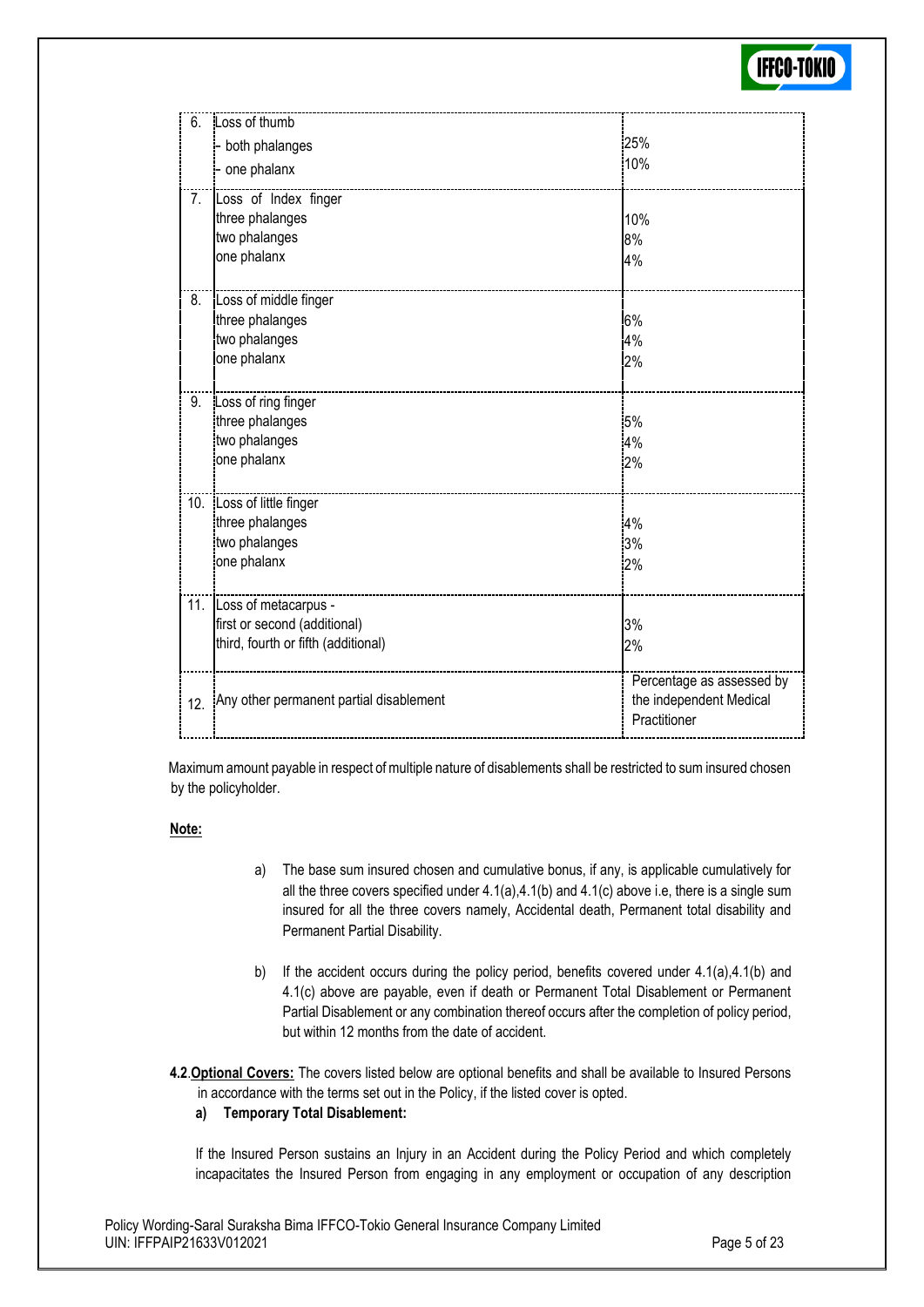whatsoever which the Insured Person was capable of performing at the time of the Accident (Temporary Total Disablement), the company shall pay the benefit as specified in the policy schedule, till the time the insured person is able to return to work, provided that:

- (i) The period of temporary total disablement shall exceed four consecutive weeks from the date of accident, however, the benefit shall be reckoned from the date of accident and shall be payable for the entire duration of disablement.
- (ii) the compensation payable under this benefit mentioned under Section  $4.2(a)$  shall not be payable for more than 100 weeks in respect of any one Injury calculated from the date of commencement of disablement and in no case shall exceed the Sum Insured.
- (iii) The Temporary Total Disablement is certified in writing by the treating Medical Practitioner to have commenced within 30 days from the date of the Accident.
- (iv) The compensation shall be paid by the company at quarterly intervals, after ascertaining the amount payable. If the period of temporary total disablement is for less than a quarter or three months, the compensation may be paid at the end of the disablement period
- (v) During the course of payment under this benefit, the company shall have right to call for a certification from an independent medical practitioner with regard to the continuity of temporary total disability specified under this section.
- (vi) The insured shall notify the company immediately on resuming to his occupation/employment. Where it is found that the insured resumed to his occupation/employment without notifying to the company and received the compensation under this cover, the company shall have right to claim the recovery of such benefit paid.

Note: For the purpose of this benefit, "week" is a period of seven consecutive calendar days.

- **b) Hospitalisation Expenses due to Accident:** The Company shall indemnify medical expenses incurred for hospitalisation arising due to accident during the policy period, up to the limit of 10% of the base sum insured, specified in the policy schedule. The hospitalisation expenses shall cover the following:
	- i. Room, Boarding, Nursing Expenses as provided by the Hospital / Nursing Home,
	- ii. Surgeon, Anaesthetist, Medical Practitioner, Consultants, Specialist Fees whether paid directly to the treating doctor / surgeon or to the hospital.
	- iii. Anaesthesia, blood, oxygen, operation theatre charges, surgical appliances, medicines and drugs, costs towards diagnostics, diagnostic imaging modalities, and such other similar expenses.

(Expenses on Hospitalisation for a minimum period of 24 hours are admissible. However, this time limit of 24 hours shall not apply when the treatment does not require hospitalisation as specified in the terms and conditions of policy contract, where the treatment is taken in the Hospital and the Insured is discharged on the same day.)

- iv. Intensive Care Unit (ICU) / Intensive Cardiac Care Unit (ICCU) expenses
- v. The Cost of prosthetic and other devices or equipment if implanted internally during a Surgical Procedure carried out to treat the accidental injury covered under the policy
- vi. Expenses incurred on hospitalization due to accident, under AYUSH (as defined in IRDAI (Health Insurance) Regulations, 2016) systems of medicine shall be covered without any sub-limits.

The following other expenses necessitated due to injury shall also be covered under the optional cover specified under Section 4.2(b):

Dental treatment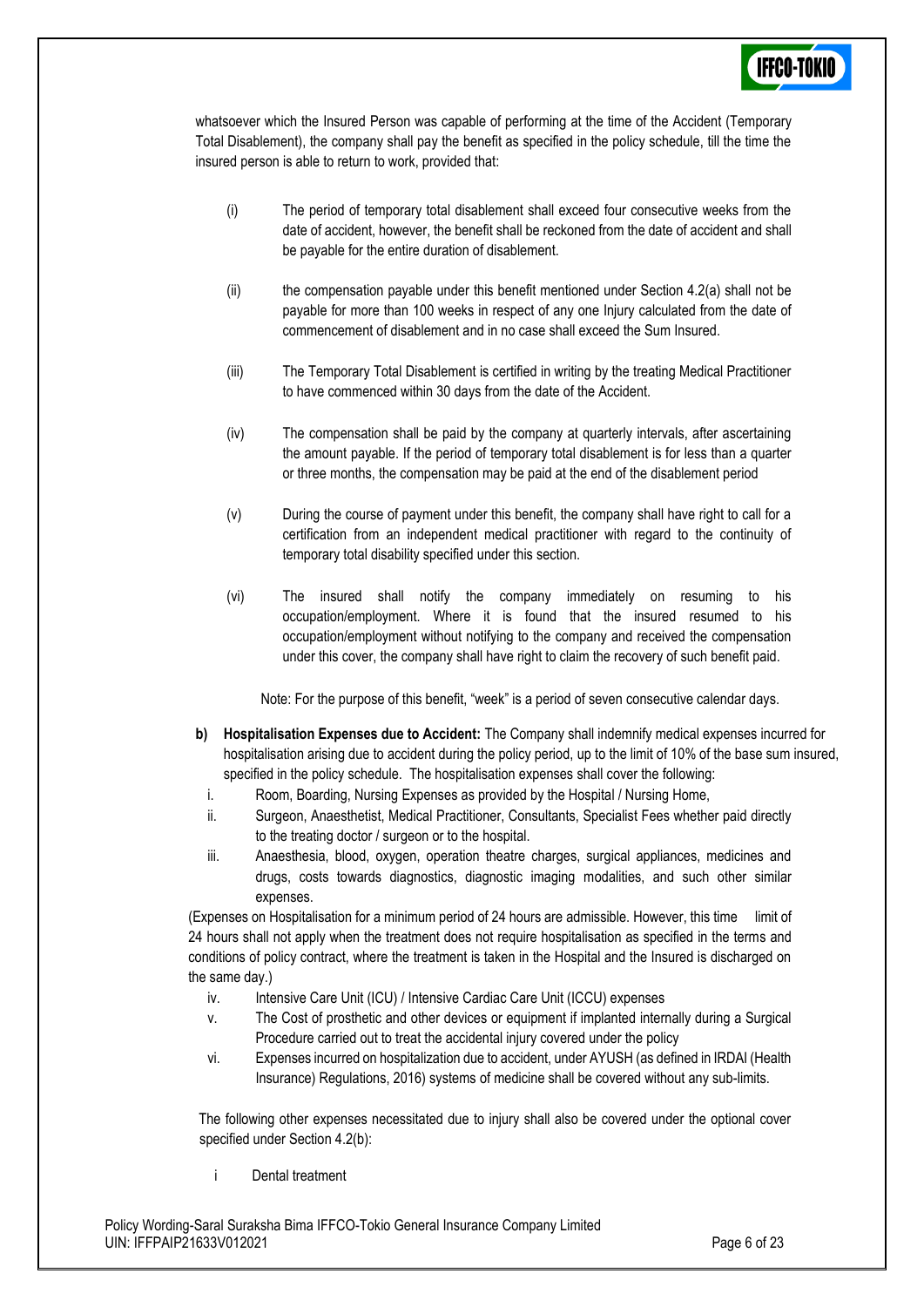

- ii Plastic surgery.
- iii All the day care treatments.
- iv Expenses incurred on road Ambulance subject to a maximum of Rs.2000/- per hospitalization.

**Note:** The expenses that are not covered under the section 4.2(b) are placed under List-I of Annexure-B. The list of expenses that are to be subsumed into room charges, or procedure charges or costs of treatment are placed under List-II, List-III and List-IV of Annexure-B respectively.

#### **c) Education Grant:**

Following an admissible claim of the insured person under the policy towards Death or Permanent Total Disability of the insured person, the company shall pay a one-time educational grant of 10% of the Base Sum insured (specified in the policy schedule), per child to all dependent children of the Insured provided that:

a. Such Dependent Child/ Children(s) is/are pursuing an educational course as a full time student in an educational institution.

b. Age of the child or children as the case shall not be more than 25 completed years.

#### **Note:**

- i The benefits payable under each of the optional covers  $4.2(a)$ ,  $4.2(b)$  and  $4.2(c)$  are independent and over and above the base sum insured.
- ii Claim admissibility under the optional covers "Temporary total disablement" and "hospitalization due to accident" is independent of claim admissibility under the base covers.

#### **5. Cumulative bonus:**

Sum insured (excluding cumulative bonus) shall be increased by 5% in respect of each claim free policy year, provided the policy is renewed without a break subject to maximum of 50% of the sum insured. If a claim is made in any particular year, the cumulative bonus accrued may be reduced at the same rate at which it has accrued.

#### **Notes:**

- i. The cumulative bonus is applicable only in respect of base covers referred at Section  $4.1(a)$ , $4.1(b)$ and 4.1(c). Addition or reduction of cumulative bonus will be done only if claim made under base covers.
- ii. The CB shall be added and available individually to the insured persons under the policy, if no claim has been reported. CB shall reduce only in case of claim from the same Insured Person.
- iii. CB shall be available only if the Policy is renewed/ premium paid within the Grace Period.
- iv. If a claim is made in the expiring Policy Year, and is notified to Us after the acceptance of Renewal premium any awarded CB shall be withdrawn

### **6. EXCLUSIONS (applicable to all sections of the policy)**

The Company shall not be liable to make any payments under this policy in respect of:

- (i) Any claim for death or disablement (whether of a permanent nature or of a temporary nature), hospitalisation of the insured person, directly or indirectly due to War (whether declared or not) and war like occurrence or invasion, acts of foreign enemies, hostilities, civil war, rebellion, revolutions, insurrections, mutiny, military or usurped power, seizure, capture, arrest, restraints and detainment of all kinds.
- (ii) Any claim for death, disablement (whether of a permanent nature or of a temporary nature), hospitalization of Insured Person
	- a. from intentional self-injury unless in self-defense or to save life, suicide or attempted suicide;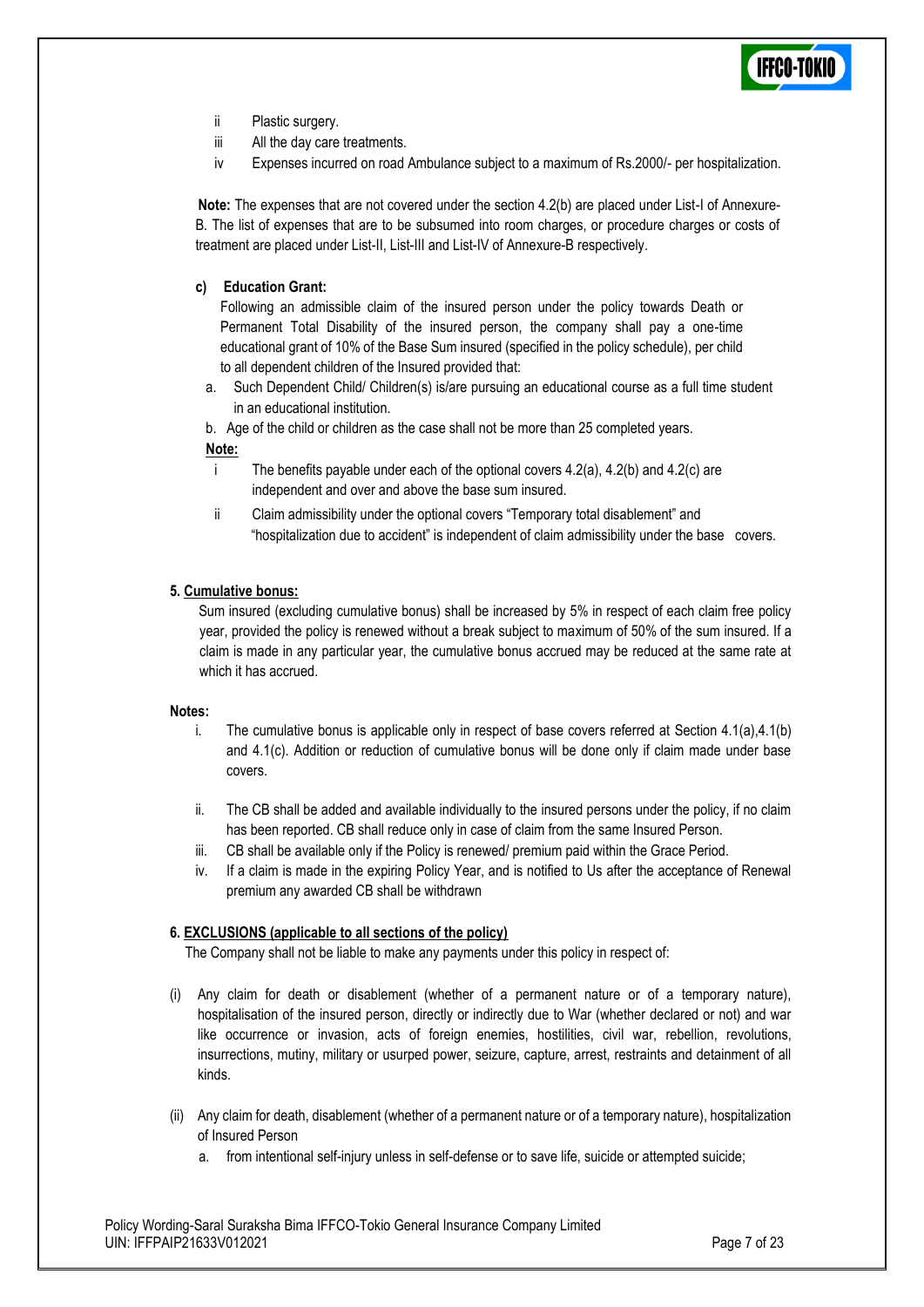

- b. whilst under the influence of intoxicating liquor or drugs or other intoxicants except where the insured is not directly responsible for the injury / accident though under influence of intoxication.
- c. whilst engaging in aviation or ballooning, or whilst mounting into, or dismounting from or travelling in any balloon or aircraft other than as a passenger (fare-paying or otherwise) in any Scheduled Airlines in the world.

[Standard type of aircraft means any aircraft duly licensed to carry passengers (for hire or otherwise) by appropriate authority irrespective of whether such an aircraft is privately owned or chartered or operated by a regular airline or whether such an aircraft has a single engine or multiengine;]

- d. arising or resulting from the Insured Person committing any breach of law with criminal intent.
- (iii) Any claim for death, disablement (whether of a permanent nature or of a temporary nature), hospitalization of Insured Person due to participation as a professional in hazardous or adventure sports, including but not limited to, para-jumping, rock climbing, mountaineering, rafting, motor racing, horse racing or scuba diving, hand gliding, sky diving, deep-sea diving.
- (iv) Any claim resulting or arising from or any consequential loss directly or indirectly caused by or contributed to or arising from:
	- a. Ionizing radiation or contamination by radioactivity from any nuclear fuel or from any nuclear waste from the combustion of nuclear fuel or from any nuclear waste from combustion (including any selfsustaining process of nuclear fission) of nuclear fuel.
	- b. Nuclear weapons material
	- c. The radioactive, toxic, explosive or other hazardous properties of any explosive nuclear assembly or nuclear component thereof.
	- d. Nuclear, chemical and biological terrorism
- (v) Any loss arising out of the Insured Person's actual or attempted commission of or willful participation in an illegal act or any violation or attempted violation of the law.

#### **6.1 Exclusions specific to section 4.2(b) "Hospitalisation Expenses due to Accident"**

The Company shall not be liable to make any payments under this policy in respect of any expenses incurred by the insured person in connection with or in respect of:

#### i. **Investigation & Evaluation (Code- Excl04)**

- a) Expenses related to any admission primarily for diagnostics and evaluation purposes.
- b) Any diagnostic expenses which are not related or not incidental to the current diagnosis and treatment.
- ii. Dietary supplements and substances that can be purchased without prescription, including but not limited to Vitamins, minerals and organic substances unless prescribed by a medical practitioner as part of hospitalization claim or day care procedure (Code- Excl14)
- iii. Expenses incurred for treatment of accidental injuries which does not warrant hospitalization.
- iv. Any expenses incurred on Domiciliary Hospitalization and OPD treatment.
- v. Treatment taken outside the geographical limits of India.
- vi. All expenses listed in Annexure-B (List I) of the Policy.

### **7. CLAIM PROCEDURE**

### **7.1. Notification of claim**:

i. Intimation about an event or occurrence that may give rise to a claim under this policy must be given within 30 days of its happening.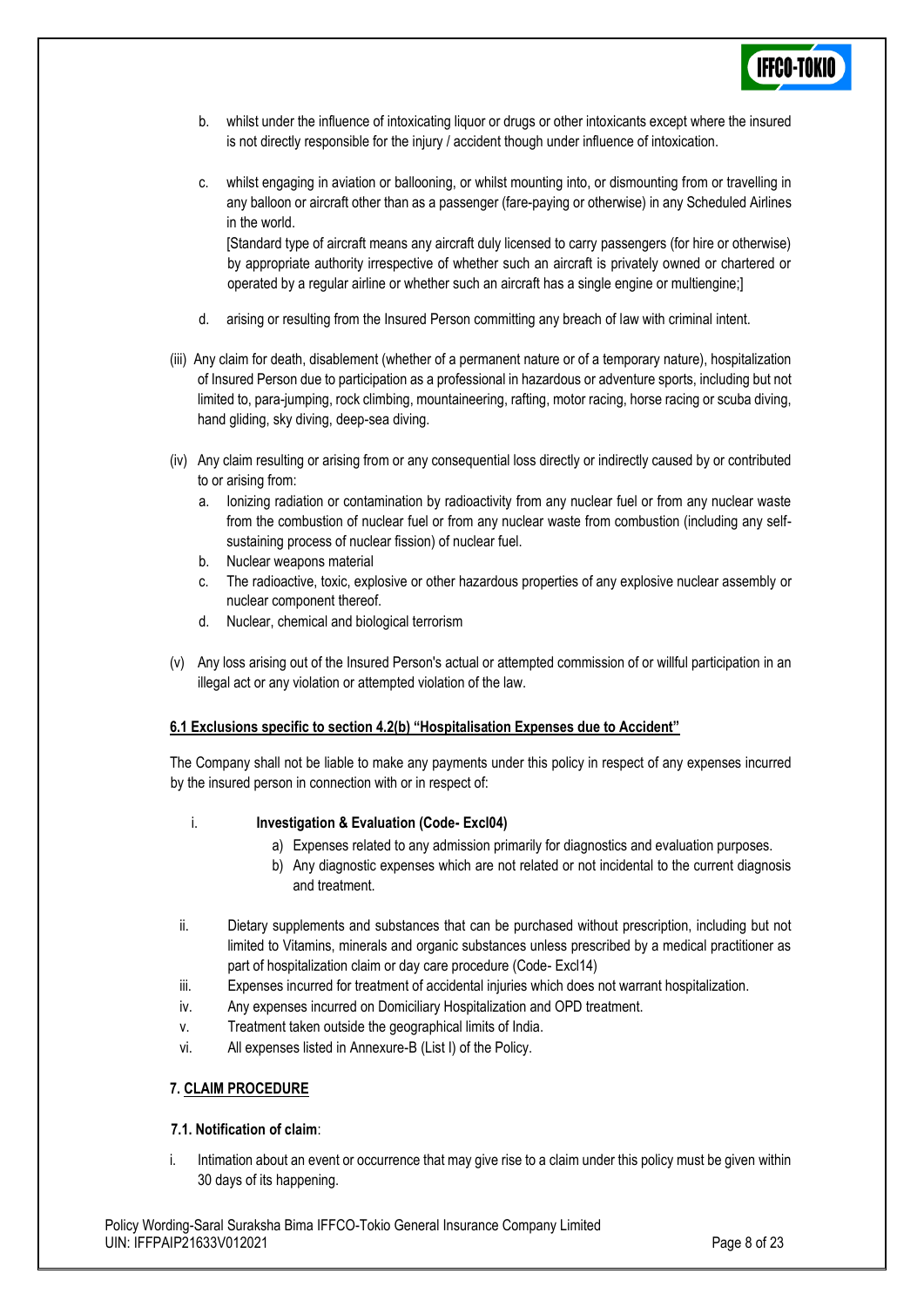

- ii. Claims for insurance benefits must be submitted to the Company not later than one (1) month after the completion of the treatment or after transportation of the mortal remains/ burial in the event of Death.
- iii. If any treatment for which a claim may be made is to be taken and that treatment requires Hospitalisation in an Emergency, the company shall be informed within 24 hours of the admission of the insured person in Hospital.

**Note:** The Company will examine and relax the time limit mentioned herein above depending upon the merits of the case.

#### **7.2. Documents to be submitted**:

7.2.1 Basic documents required for All claims

- i. Duly completed claim form
- ii. Photo Identity Proof of the insured person
- iii. Copy of FIR/ Panchnama /Police Inquest Report (wherever these reports are required as per the circumstance of the Accident) duly attested by the concerned Police Station.
- iv. Copy of Medico Legal Certificate (wherever it is required as per the circumstance of the Accident) duly attested by the concerned Hospital.
- v. Any other relevant document required by the Company for assessment of the claim

7.2.2 Documents required in case of Death covered under Section 4.1(a)

- i. Death certificate;
- ii. Post Mortem Report (if conducted);
- iii. Identity proof of Nominee or Original Succession Certificate/Original Legal Heir Certificate or any other proof to the satisfaction of the Company for the purpose of a valid discharge in case nomination is not filed by deceased.
- 7.2.3 Documents required in case of Permanent Total Disablement (PTD) / Permanent Partial Disablement (PPD), covered under Sections 4.1(b) and 4.1(c)
	- i. Original treating Medical Practitioner's certificate describing the disablement
	- ii. Original Discharge summary from the Hospital
	- iii. Disability certificate issued by treating Medical Practitioner iv. Any other medical, investigation reports, inpatient or consultation treatment papers, as applicable.
- 7.2.4 Documents required in case of Temporary Total Disablement (TTD), covered under Section 4.2(a)
	- i. Original treating Medical Practitioner's certificate confirming the disability
	- ii. Original Discharge summary from the Hospital
	- iii. Any other medical, investigation reports, inpatient or consultation treatment papers, as applicable
	- iv. Leave/Absence Certificate from Employer (If Employed)
	- v. Medical Practitioner's certificate confirming the Injury and advising rest/ unfit to work for specified number of days
	- vi. Fitness Certificate issued by the treating doctor.
- 7.2.5 Documents required for coverage under Section 4.2(b)- Hospitalisation Expenses due to Accident:
	- i. Discharge Summary from The Hospital
	- ii. Medical & Investigation reports
	- iii. Prescriptions, and consultation papers of the treatment
	- iv. Any other medical, investigation reports, as applicable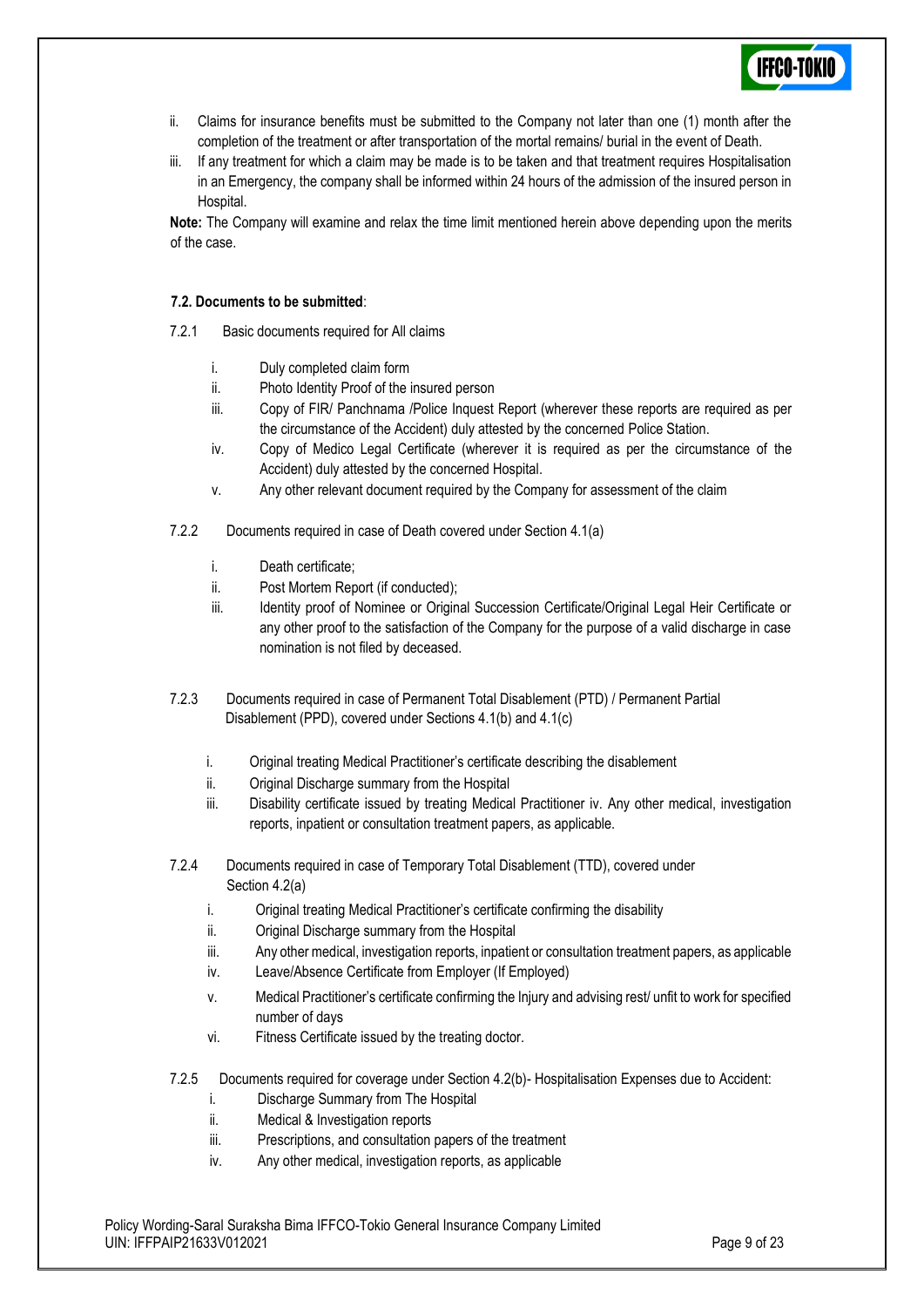- 7.2.6 Documents required for coverage under Section 4.2(c)- Education Grant:
	- i. Proof to establish relationship Passport/Education certificate establishing proof of relationship of child with parents/Birth Certificate.
	- ii. Photo Identity Proof of Child
	- iii. Age proof of Child
	- iv. Bonafide Certificate issued by the educational institution confirming that he/she is a full time student of the institution

### **7.3. Claim Settlement**

- i. The Company shall settle or reject a claim, as the case may be, within 30 days from the date of receipt of last necessary document.
- ii. In case of delay in the payment of a claim, the Company shall be liable to pay interest to the policyholder from the date of receipt of last necessary document to the date of payment of claim at a rate 2% above the bank rate.
- iii. However, where the circumstances of a claim warrant an investigation in the opinion of the Company, it shall initiate and complete such investigation at the earliest, in any case not later than 30 days from the date of receipt of last necessary document. In such cases, the Company shall settle or reject the claim within 45 days from the date of receipt of last necessary document.
- iv. In case of delay beyond stipulated 45 days, the Company shall be liable to pay interest to the policyholder at a rate 2% above the bank rate from the date of receipt of last necessary document to the date of payment of claim.

(Explanation: "Bank rate" shall mean the rate fixed by the Reserve Bank of India (RBI) at the beginning of the Financial Year in which claim has fallen due)

#### **7.4. Services Offered by TPA(To be stated where TPA is involved)**

Servicing of claims, i.e., claim admissions and assessments, under this Policy by way of preauthorization of cashless treatment or processing of claims other than cashless claims or both, as per the underlying terms and conditions of the policy. The services offered by a TPA shall not include

- i. Claim settlement and claim rejection;
- ii. Any services directly to any insured person or to any other person unless such service is in accordance with the terms and conditions of the Agreement entered into with the Company.

### **7.5.Payment of Claim**

All claims under the policy shall be payable in Indian currency only

#### **8. General Terms and Conditions**

#### **8.1 Disclosure of Information**

The policy shall be void and all premium paid thereon shall be forfeited to the Company in the event of misrepresentation, mis-description or non-disclosure of any material fact by the policyholder.

(Explanation: "Material facts" for the purpose of this policy shall mean all relevant information sought by the company in the proposal form and other connected documents to enable it to take informed decision in the context of underwriting the risk)

#### **8.2. Condition Precedent to Admission of Liability**

The terms and conditions of the policy must be fulfilled by the insured person for the Company to make any payment for claim(s) arising under the policy.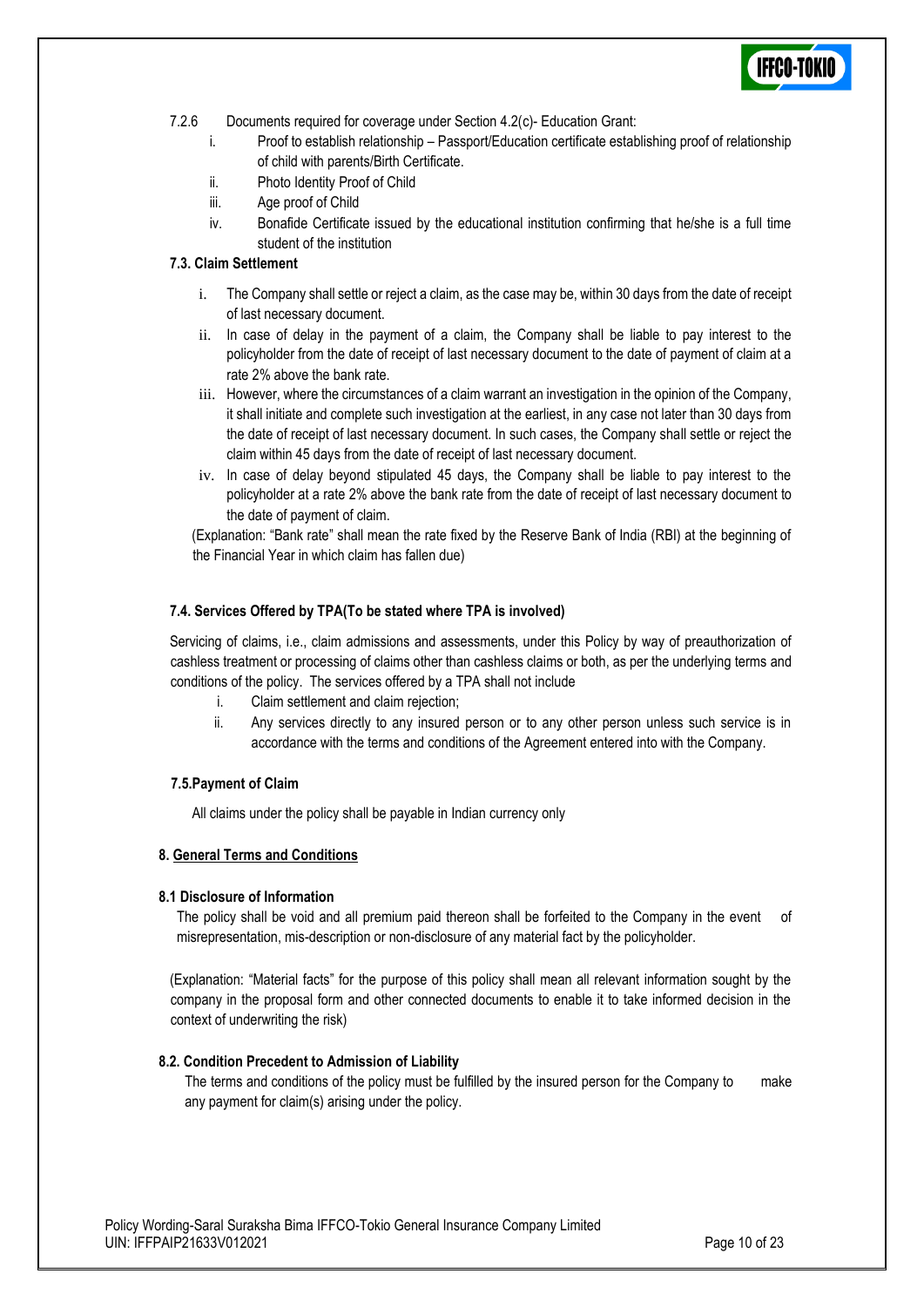

#### **8.3. Material Change**

The Insured Person shall immediately notify the Company in writing of any change in his business or occupation or physical defect or infirmity with which he has become affected since the payment of last preceding premium.

#### **8.4. Automatic Termination of Insurance**

This policy shall automatically terminate upon the Insured Person's death or payment of 100% Sum Insured. However, the cover shall continue for the remaining Insured Persons till the end of Policy Period. The other insured persons may also apply to renew the policy. In case, the other insured person is minor, the policy shall be renewed only through any one of his/her natural guardian or guardian appointed by court. All relevant particulars in respect of such person (including his/her relationship with the insured person) must be submitted to the company along with the application.

#### **8.5. Complete Discharge**

Any payment to the policyholder, insured person or his/ her nominees or his/ her legal representative or assignee or to the Hospital, as the case may be, for any benefit under the policy shall be a valid discharge towards payment of claim by the Company to the extent of that amount for the particular claim.

### **8.6. Notice & Communication**

- i. Any notice, direction, instruction or any other communication related to the Policy should be made in writing.
- ii. Such communication shall be sent to the address of the Company or through any other electronic modes specified in the Policy Schedule.
- iii. The Company shall communicate to the Insured at the address or through any other electronic mode mentioned in the schedule.

#### **8.7. Territorial Limit**

The coverage is worldwide except for the optional cover "Hospitalization expenses due to accident".

The coverage of optional cover "Hospitalization expenses due to accident", is limited to medical treatment taken in India only.

### **8.8. Multiple policies (Applicable to covers which offer fixed benefits)**

In case of multiple policies which provide fixed benefits, on the occurrence of the Insured event in accordance with the terms and conditions of the policies, the insurer shall make the claim payments independent of payments received under other similar policies.

#### **8.9. Multiple policies (Applicable for Section 4.2(b)- Hospitalisation Expenses due to Accident)**

- i. In case of multiple policies taken by an insured person during a period from one or more insurers to indemnify treatment costs, the insured person shall have the right to require a settlement of his/her claim in terms of any of his/her policies. In all such cases the insurer chosen by the insured person shall be obliged to settle the claim as long as the claim is within the limits of and according to the terms of the chosen policy.
- ii. Insured person having multiple policies shall also have the right to prefer claims under this policy for the amounts disallowed under any other policy/policies even if the sum insured is not exhausted. Then the insurer shall independently settle the claim subject to the terms and conditions of this policy.
- iii. If the amount to be claimed exceeds the sum insured under a single policy, the insured person shall have the right to choose insurer from whom he/she wants to claim the balance amount.
- iv. Where an insured person has policies from more than one insurer to cover the same risk on indemnity basis, the insured person shall only have indemnified the treatment costs in accordance with the terms and conditions of the chosen policy.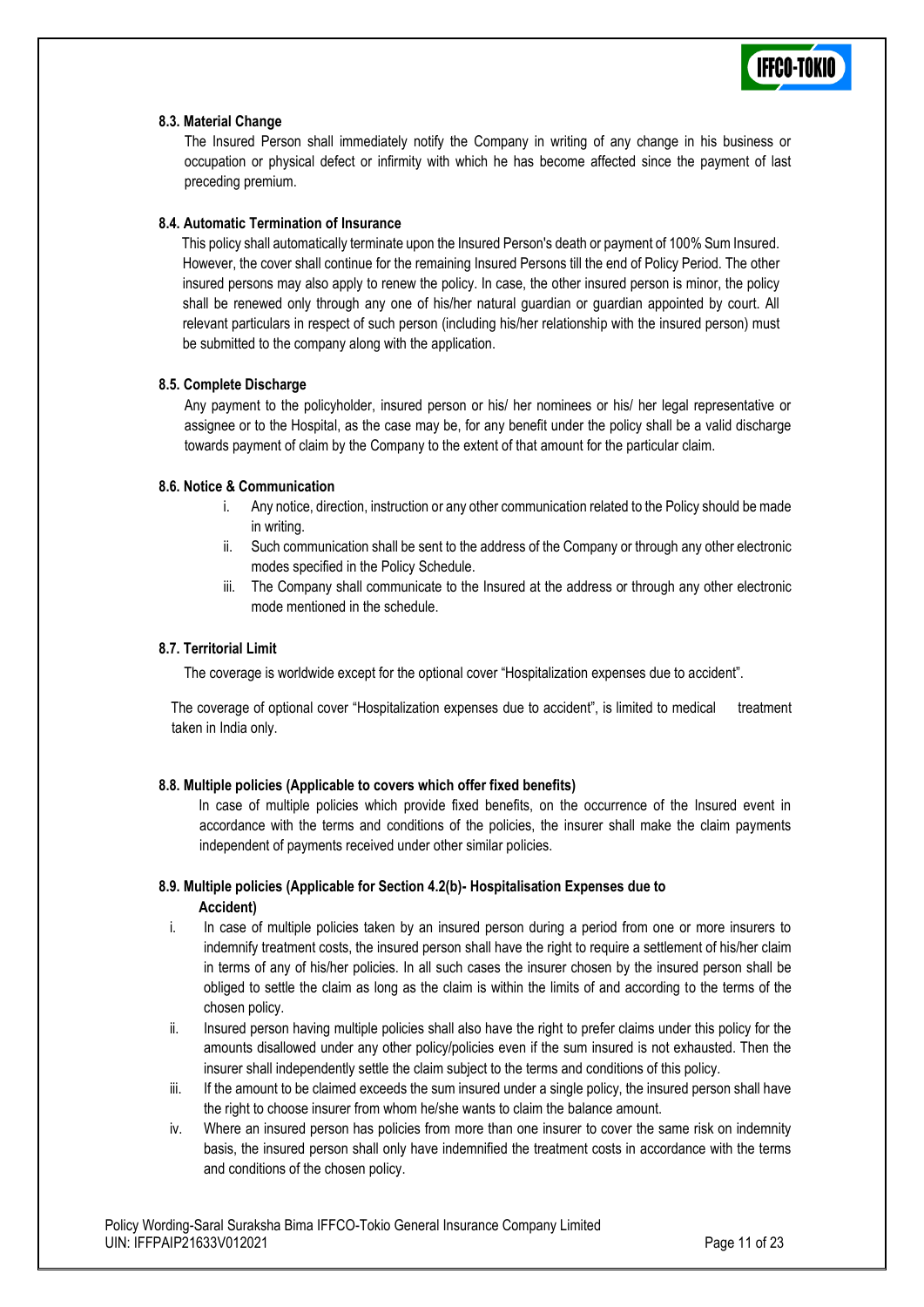

#### **8.10. Fraud**

If any claim made by the insured person, is in any respect fraudulent, or if any false statement, or declaration is made or used in support thereof, or if any fraudulent means or devices are used by the insured person or anyone acting on his/her behalf to obtain any benefit under this policy, all benefits under this policy shall be forfeited.

Any amount already paid against claims which are found fraudulent later under this policy shall be repaid by all person(s) named in the policy schedule, who shall be jointly and severally liable for such repayment.

For the purpose of this clause, the expression "fraud" means any of the following acts committed by the Insured Person or by his agent, with intent to deceive the insurer or to induce the insurer to issue a insurance Policy: —

- (a) the suggestion, as a fact of that which is not true and which the Insured Person does not believe to be true;
- (b) the active concealment of a fact by the Insured Person having knowledge or belief of the fact;
- (c) any other act fitted to deceive; and
- (d) any such act or omission as the law specially declares to be fraudulent

The company shall not repudiate the policy on the ground of fraud, if the insured person / beneficiary can prove that the misstatement was true to the best of his knowledge and there was no deliberate intention to suppress the fact or that such mis-statement of or suppression of material fact are within the knowledge of the insurer. Onus of disproving is upon the policyholder, if alive, or beneficiaries.

#### **8.11. Cancellation**

i. The Insured may cancel this Policy by giving 15days' written notice, and in such an event, the Company shall refund premium on short term rates for the unexpired Policy Period as per the rates detailed below.

| Time for which Policy in force | <b>Refund of</b><br>premium |
|--------------------------------|-----------------------------|
| 15 days                        | 90%                         |
| 1 months                       | 85%                         |
| 2 months                       | 70%                         |
| 3 months                       | 60%                         |
| 4 months                       | 50%                         |
| 5 months                       | 40%                         |
| 6 months                       | 30%                         |
| 7 months                       | 25%                         |
| 8 months                       | 20%                         |
| 9 months                       | 15%                         |
| Exceeding 9 months             | No refund                   |

Notwithstanding anything contained herein or otherwise, no refunds of premium shall be made in respect of Cancellation where, any claim has been admitted or has been lodged or any benefit has been availed by the Insured person under the Policy.

ii**.** The Company may cancel the Policy at any time on grounds of misrepresentation, nondisclosure of material facts, fraud by the Insured Person, by giving 15 days' written notice. There would be no refund of premium on cancellation on grounds of misrepresentation, non-disclosure of material facts or fraud.

#### **8.12. Nomination:**

Policy Wording-Saral Suraksha Bima IFFCO-Tokio General Insurance Company Limited UIN: IFFPAIP21633V012021 Page 12 of 23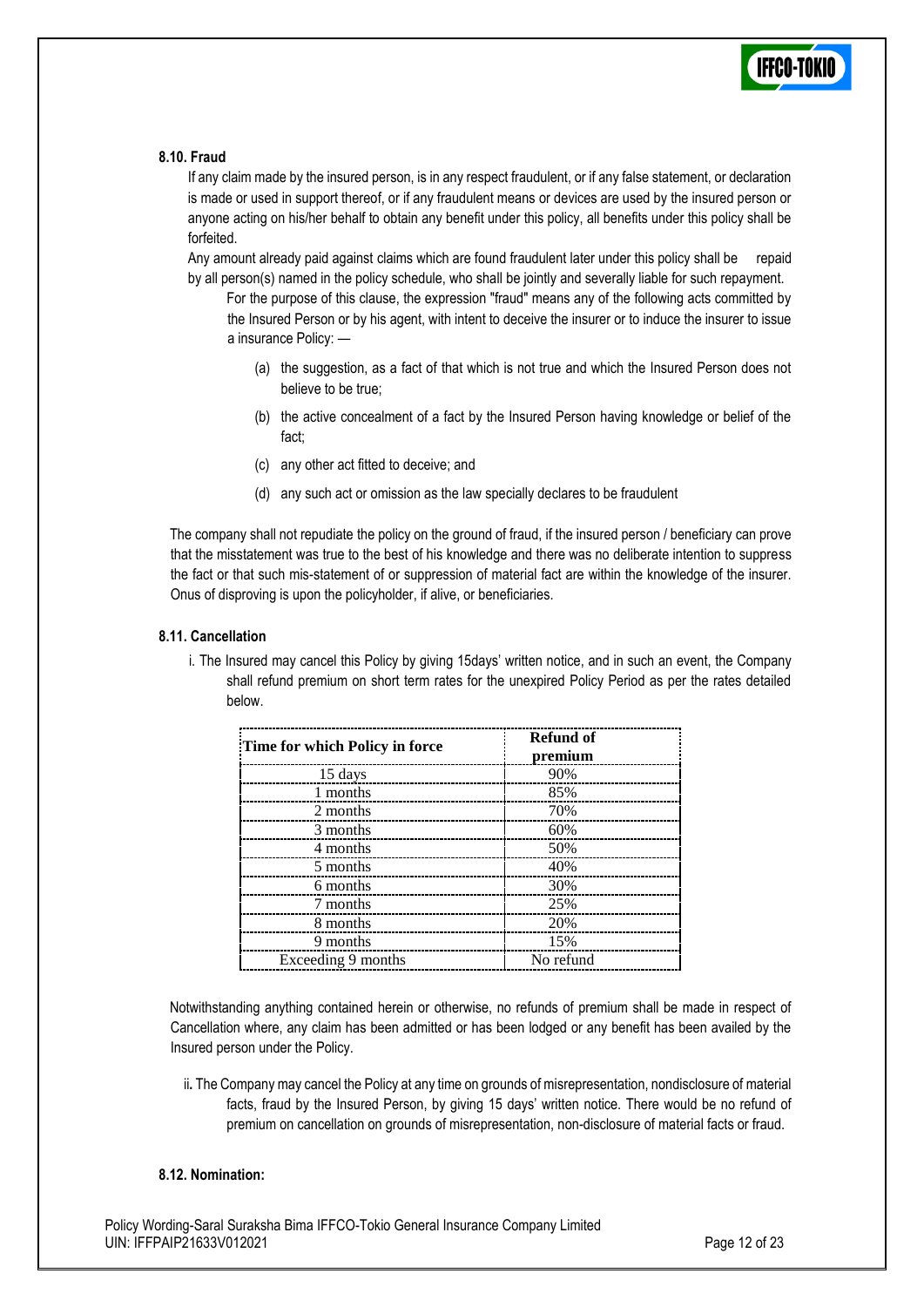

The insured person is required at the inception of the policy, to make a nomination for the purpose of payment of claims under the policy in the event of death of the policyholder. Any change of nomination shall be communicated to the company in writing and such change shall be effective only when an endorsement on the policy is made. In the event of death of the policyholder, the Company will pay the nominee (as named in the Policy Schedule/Policy Certificate/Endorsement (if any)) and in case there is no subsisting nominee, to the legal heirs or legal representatives of the policyholder whose discharge shall be treated as full and final discharge of its liability under the policy.

#### **8.13. Renewal of the Policy:**

The policy shall ordinarily be renewable except on grounds of fraud, misrepresentation by the insured person.

- i. The Company shall endeavour to give notice for renewal. However, the Company is not under obligation to give any notice for renewal.
- ii. Request for renewal along with requisite premium shall be received by the Company before the end of the policy period.
- iii. At the end of the policy period, the policy shall terminate and can be renewed within the Grace period of 30 days to maintain continuity of benefits without break in policy. Coverage is not available during the grace period.
- iv. No loading shall apply on renewals based on individual claims experience.
- v. The cover for the Insured shall terminate immediately in the event of admissible claim and settlement of 100% Sum Insured under Coverage Death or Permanent Total Disability and no Renewal of contract will be permissible.
- vi. The insured may also avail an optional cover or opt out of the optional cover at the time of renewal.

#### **8.14. Possibility of revision of the premium rates:**

The company, with prior approval of IRDAI, may revise or modify the premium rates.

### **8.15. Policy Disputes:**

Any dispute concerning the interpretation of the terms, conditions, limitations and/or exclusions contained herein is understood and agreed to by both the Insured and the Company to be subject to Indian Law.

### **8.16. Arbitration:**

- i. If any dispute or difference shall arise as to the quantum to be paid by the Policy, (liability being otherwise admitted) such difference shall independently of all other questions, be referred to the decision of a sole arbitrator to be appointed in writing by the parties here to or if they cannot agree upon a single arbitrator within thirty days of any party invoking arbitration, the same shall be referred to a panel of three arbitrators, comprising two arbitrators, one to be appointed by each of the parties to the dispute/difference and the third arbitrator to be appointed by such two arbitrators and arbitration shall be conducted under and in accordance with the provisions of the Arbitration and Conciliation Act 1996, as amended by Arbitration and Conciliation (Amendment) Act, 2015 (No. 3 of 2016).
- ii. It is clearly agreed and understood that no difference or dispute shall be preferable to arbitration as herein before provided, if the Company has disputed or not accepted liability under or in respect of the policy.
- iii. It is hereby expressly stipulated and declared that it shall be a condition precedent to any right of action or suit upon the policy that award by such arbitrator/arbitrators of the amount of expenses shall be first obtained.

#### **8.17. Premium Payment in Instalments**

If the insured person has opted for Payment of Premium on an instalment basis i.e. Half Yearly, Quarterly or Monthly, as mentioned in the policy Schedule, the following Conditions shall apply (notwithstanding any terms contrary elsewhere in the policy)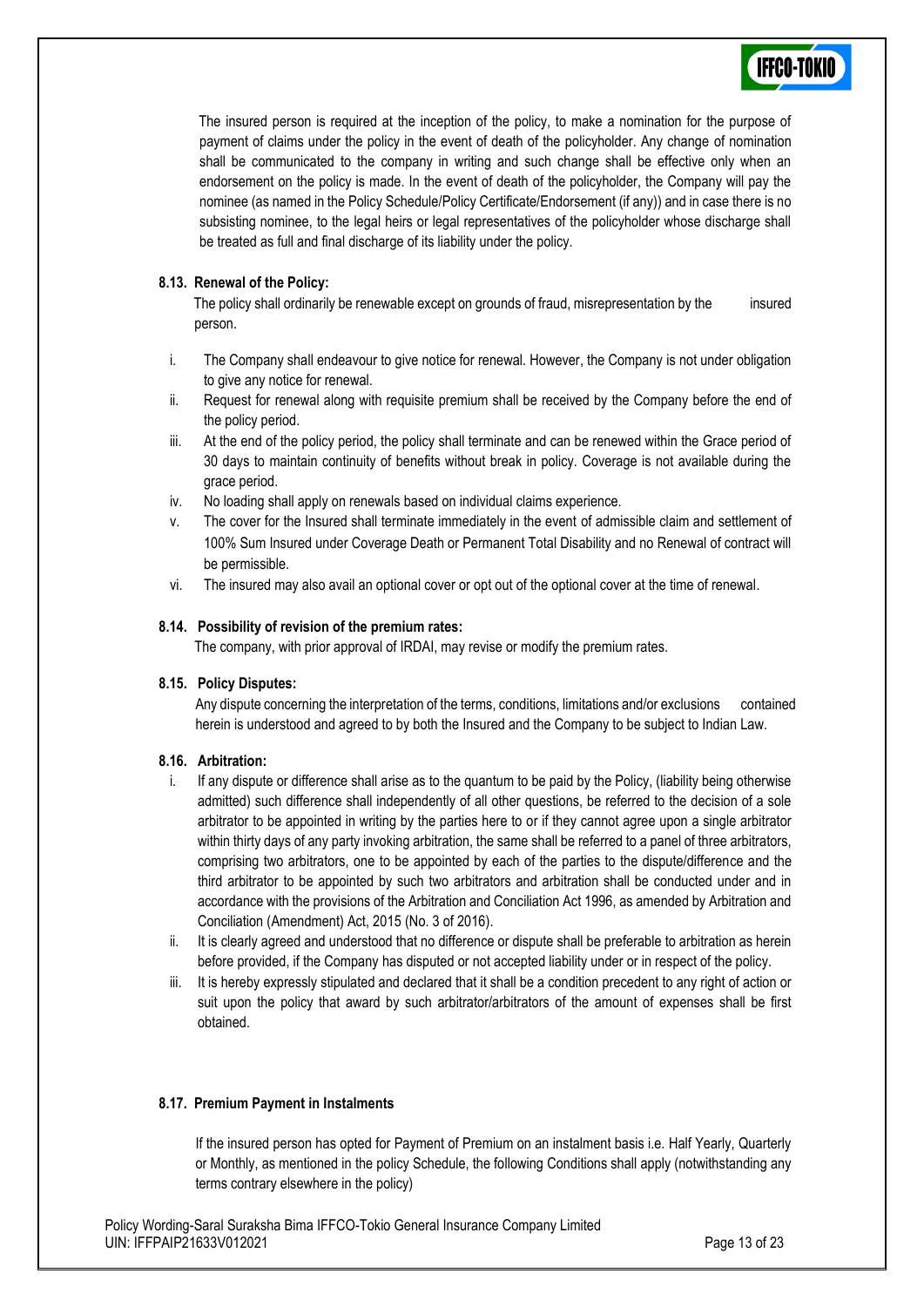

- i. Grace Period of 15 days would be given to pay the instalment premium due for the policy.
- ii. During such grace period, coverage will not be available from the due date of instalment premium till the date of receipt of premium by Company.
- iii. No interest will be charged If the instalment premium is not paid on due date.
- iv. In case of instalment premium due not received within the grace period, the policy will get cancelled.
- v. In the event of a claim, all subsequent premium instalments shall immediately become due and payable.
- vi. The company has the right to recover and deduct all the pending instalments from the claim amount due under the policy.

The company has the right to recover and deduct all the pending installments from the claim amount due under the policy.

#### **8.18 Free look period**

- 1. The insured will be allowed a period of fifteen days from date of receipt of the Policy to review the terms and conditions of the Policy, and to return the same if not acceptable.
- 2. If the insured has not made any claim during the Free Look Period, the insured shall be entitled to
	- a) a refund of the premium paid less any expenses incurred by the Company on medical examination of the insured person and the stamp duty charges or;
	- b) where the risk has already commenced and the option of return of the Policy is exercised by the insured, a deduction towards the proportionate risk premium for period of cover or;
	- c) where only a part of the insurance coverage has commenced, such proportionate premium commensurate with the insurance coverage during such period.
- 3. This has approval of the competent authority.

#### **9. Claim Related Information**

For any claim related query, intimation of claim and submission of claim related documents, insured person may contact the company through:

|      | Website          |   | www.iffcotokio.co.in                                                                                                        |
|------|------------------|---|-----------------------------------------------------------------------------------------------------------------------------|
| ii.  | <b>Till Free</b> | ÷ | 18001035499                                                                                                                 |
| iii. | E-mail           | ÷ | support@iffcotokio.co.in                                                                                                    |
| iv.  | Fax              | : |                                                                                                                             |
| V.   | Courier          | t | IFFCO-Tokio General Insurance Company Limited<br><b>IFFCO TOWER - II</b><br>Plot No.3, Sector-29, Gurgaon<br>Haryana-122001 |

#### **10. Grievances**

In case of any grievance the insured person may contact the company through

Policy Wording-Saral Suraksha Bima IFFCO-Tokio General Insurance Company Limited UIN: IFFPAIP21633V012021 Page 14 of 23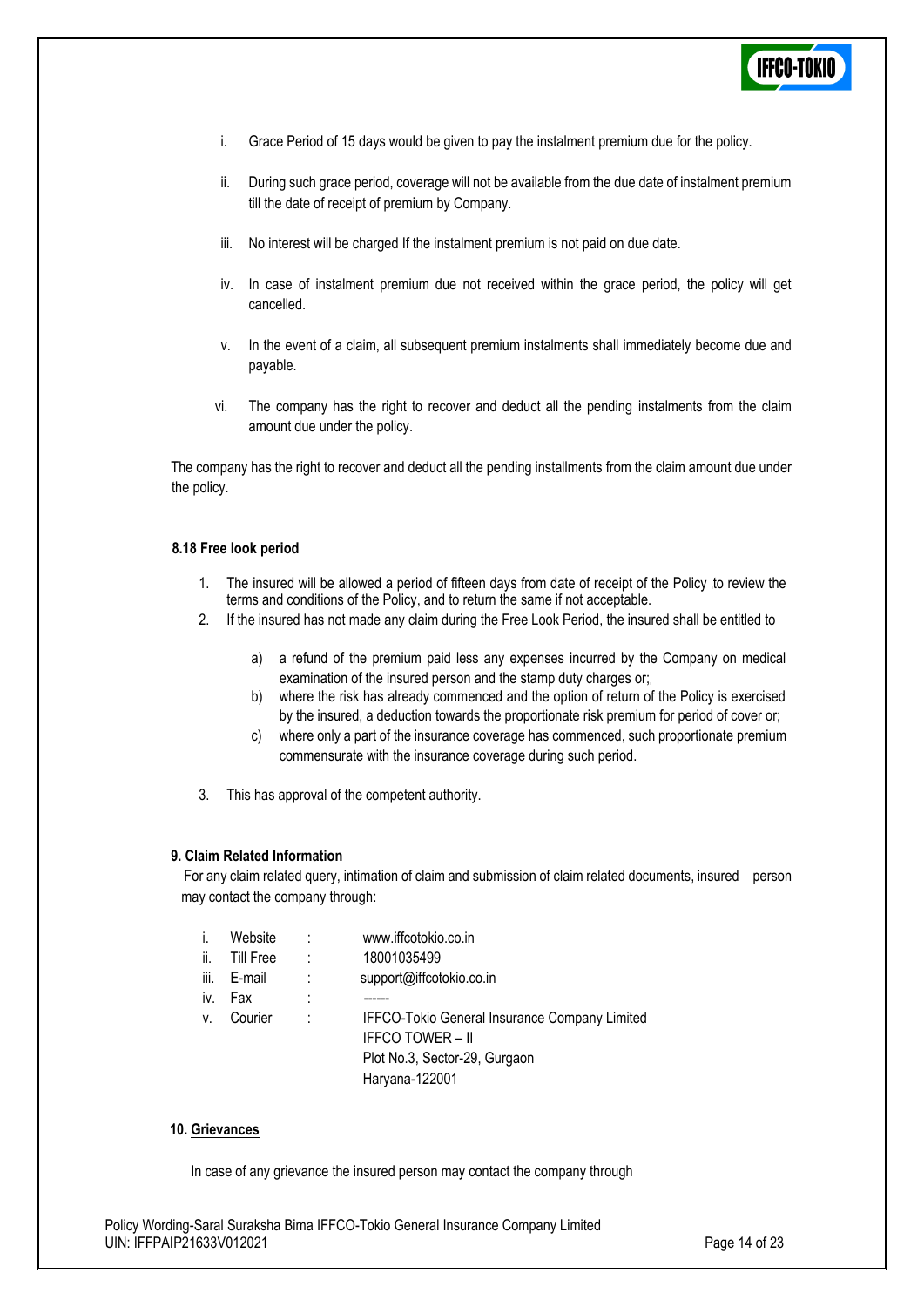| İ.   | Website   | ÷ | https://www.iffcotokio.co.in/customer-services/grievance-redressal |
|------|-----------|---|--------------------------------------------------------------------|
| ii.  | Toll Free | ÷ | 18001035499                                                        |
| iii. | E-mail    | ÷ | support@iffcotokio.co.in                                           |
| iv.  | Fax :     | ٠ |                                                                    |
| V.   | Courier   | ÷ | <b>Chief Grievance Officer</b>                                     |
|      |           |   | IFFCO-Tokio General Insurance Company Limited                      |
|      |           |   | <b>IFFCO TOWER - II</b>                                            |

Plot No.3, Sector-29, Gurgaon

Insured person may also approach the grievance cell at any of the company's branches with the details of grievance

Haryana-122001

If Insured person is not satisfied with the redressal of grievance through one of the above methods, insured person may contact the grievance officer at [chiefgrievanceofficer@iffcotokio.co.in](mailto:chiefgrievanceofficer@iffcotokio.co.in)

For updated details of grievance officer, kindly refer the link [https://www.iffcotokio.co.in/customer](https://www.iffcotokio.co.in/customer-services/grievance-redressal)[services/grievance-redressal](https://www.iffcotokio.co.in/customer-services/grievance-redressal).

Grievance may also be lodged at IRDAI Integrated Grievance Management System - [https://igms.irda.gov.in/.](https://igms.irda.gov.in/)

Insurance Ombudsman –The insured person may also approach the office of Insurance Ombudsman of the respective area/region for redressal of grievance. The contact details of the Insurance Ombudsman offices have been provided as Annexure-A.

#### **11. TABLE OF BENEFITS**

| Name                     | Saral Suraksha Bima IFFCO-Tokio General Insurance Company Limited                                                                                                                                 |  |  |  |
|--------------------------|---------------------------------------------------------------------------------------------------------------------------------------------------------------------------------------------------|--|--|--|
| <b>Product Type</b>      | Individual                                                                                                                                                                                        |  |  |  |
| <b>Category of Cover</b> | All the covers are benefit based except the optional cover "Hospitalisation Expenses due to<br>Accident" which is indemnity based.                                                                |  |  |  |
| Sum insured              | On Individual basis - SI shall apply to each individual family member                                                                                                                             |  |  |  |
| <b>Policy Period</b>     | 1 year                                                                                                                                                                                            |  |  |  |
| <b>Base covers</b>       | Death<br>$\mathbf{L}$<br>ii.<br>Permanent total disablement<br>iii.<br>Permanent partial disablement                                                                                              |  |  |  |
| <b>Optional covers</b>   | Temporary total disablement<br>Τ.<br>Hospitalisation Expenses due to Accident<br>ii.<br>iii.<br>Education grant                                                                                   |  |  |  |
| <b>Cumulative bonus</b>  | Sum insured (excluding CB) shall be increased by 5% in respect of each claim free policy<br>year, provided the policy is renewed without a break subject to maximum of 50% of the<br>sum insured. |  |  |  |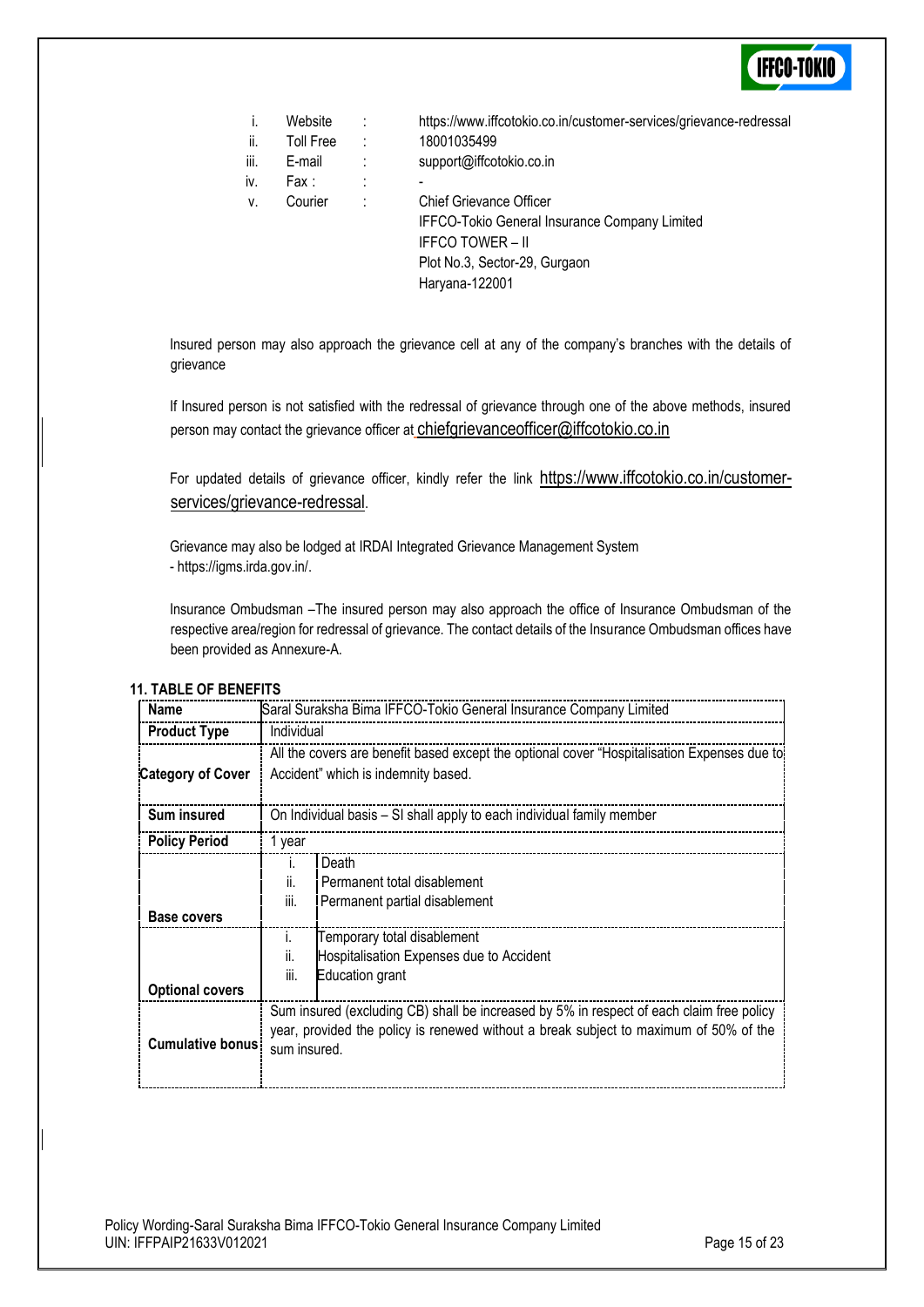

Annexure-A.

The contact details of the **Insurance Ombudsman** offices are as below-

| <b>Office Details</b>                                                                                                                                                                                                                                                                                | <b>Jurisdiction of</b><br><b>Office</b><br><b>Union Territory,</b><br>District) |
|------------------------------------------------------------------------------------------------------------------------------------------------------------------------------------------------------------------------------------------------------------------------------------------------------|---------------------------------------------------------------------------------|
| <b>AHMEDABAD - Shri Kuldip Singh</b><br>Office of the Insurance Ombudsman,<br>Jeevan Prakash Building, 6th floor,<br>Tilak Marg, Relief Road, Ahmedabad - 380 001.<br>Tel.: 079 - 25501201/02/05/06<br>Email: bimalokpal.ahmedabad@ecoi.co.in                                                        | Gujarat,<br>Dadra<br>&<br><b>Nagar</b><br>Haveli,<br>Daman and Diu.             |
| <b>BENGALURU - Smt. Neerja Shah</b><br>Office of the Insurance Ombudsman,<br>Jeevan Soudha Building, PID No. 57-27-N-19<br>Ground Floor, 19/19, 24th Main Road,<br>JP Nagar, Ist Phase, Bengaluru - 560 078.<br>Tel.: 080 - 26652048 / 26652049<br>Email: bimalokpal.bengaluru@ecoi.co.in            | Karnataka.                                                                      |
| <b>BHOPAL - Shri Guru Saran Shrivastava</b><br>Office of the Insurance Ombudsman,<br>Janak Vihar Complex, 2nd Floor,<br>6, Malviya Nagar, Opp. Airtel Office,<br>Near New Market, Bhopal - 462 003.<br>Tel.: 0755 - 2769201 / 2769202, Fax: 0755 -<br>2769203<br>Email: bimalokpal.bhopal@ecoi.co.in | Madhya Pradesh<br>Chattisgarh.                                                  |
| <b>BHUBANESHWAR - Shri Suresh Chandra</b><br><b>Panda</b><br>Office of the Insurance Ombudsman,<br>62, Forest park, Bhubneshwar - 751 009.<br>Tel.: 0674 - 2596461 /2596455, Fax: 0674 -<br>2596429<br>Email: bimalokpal.bhubaneswar@ecoi.co.in                                                      | Orissa.                                                                         |
| <b>CHANDIGARH - Dr. Dinesh Kumar Verma</b><br>Office of the Insurance Ombudsman,<br>S.C.O. No. 101, 102 & 103, 2nd Floor,<br>Batra Building, Sector 17 - D, Chandigarh - 160<br>017.<br>Tel.: 0172 - 2706196 / 2706468, Fax: 0172 -<br>2708274<br>Email: bimalokpal.chandigarh@ecoi.co.in            | Punjab,<br>Haryana,<br>Himachal Pradesh,<br>Jammu & Kashmir,<br>Chandigarh.     |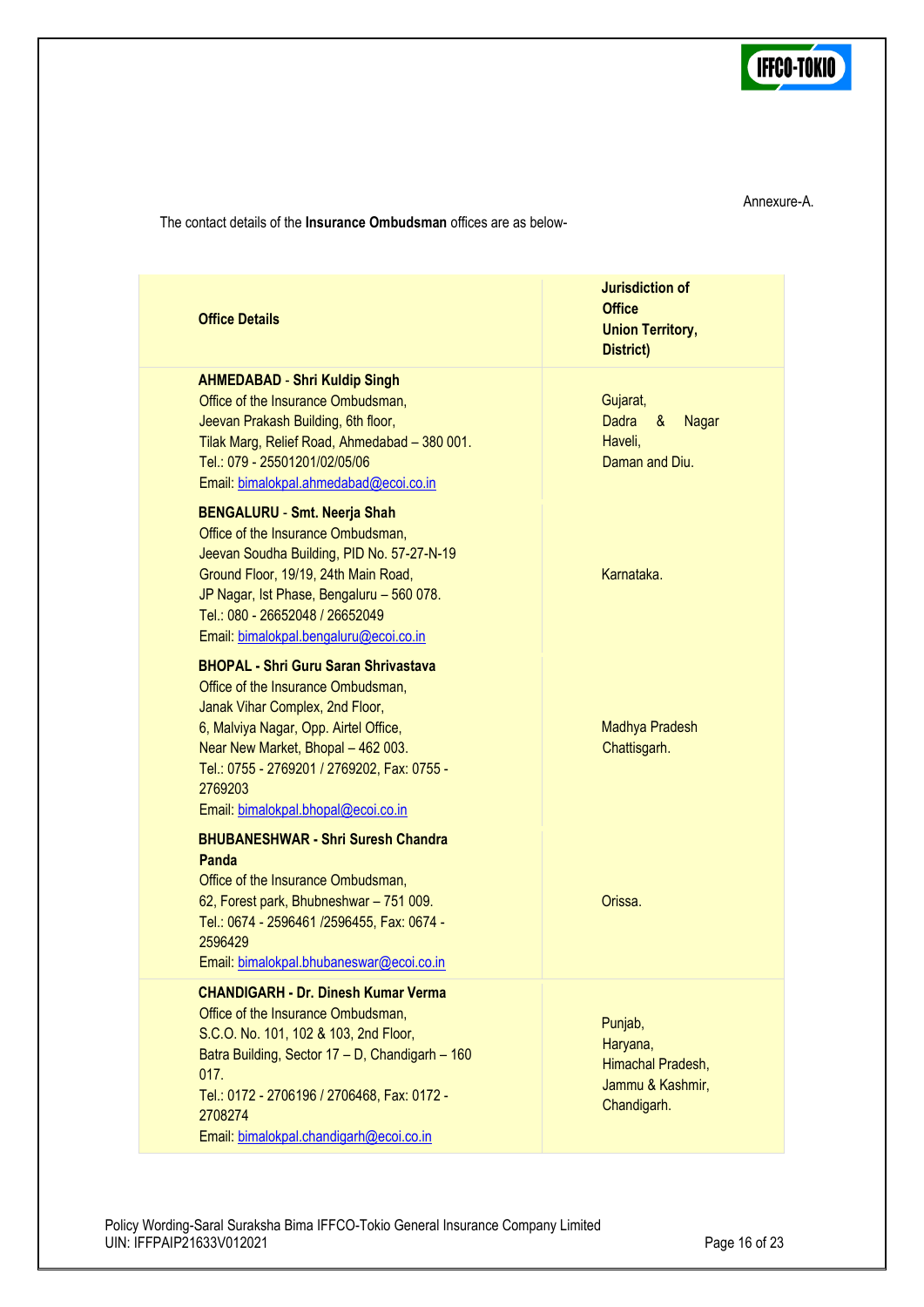#### **Office Details**

#### **CHENNAI - Shri M. Vasantha Krishna**

Office of the Insurance Ombudsman, Fatima Akhtar Court, 4th Floor, 453, Anna Salai, Teynampet, CHENNAI – 600 018. Tel.: 044 - 24333668 / 24335284, Fax: 044 - 24333664 Email: [bimalokpal.chennai@ecoi.co.in](mailto:bimalokpal.chennai@ecoi.co.in)

#### **DELHI - Shri Sudhir Krishna**

Office of the Insurance Ombudsman, 2/2 A, Universal Insurance Building, Asaf Ali Road, New Delhi – 110 002. Tel.: 011 - 23232481/23213504 Email: [bimalokpal.delhi@ecoi.co.in](mailto:bimalokpal.delhi@ecoi.co.in)

### **GUWAHATI - Shri Kiriti .B. Saha**

Office of the Insurance Ombudsman, Jeevan Nivesh, 5th Floor, Nr. Panbazar over bridge, S.S. Road, Guwahati – 781001(ASSAM). Tel.: 0361 - 2632204 / 2602205 Email: [bimalokpal.guwahati@ecoi.co.in](mailto:bimalokpal.guwahati@ecoi.co.in)

#### **HYDERABAD - Shri I. Suresh Babu**

Office of the Insurance Ombudsman, 6-2-46, 1st floor, "Moin Court", Lane Opp. Saleem Function Palace, A. C. Guards, Lakdi-Ka-Pool, Hyderabad - 500  $0<sub>04</sub>$ Tel.: 040 - 67504123 / 23312122, Fax: 040 - 23376599 Email: [bimalokpal.hyderabad@ecoi.co.in](mailto:bimalokpal.hyderabad@ecoi.co.in)

#### **JAIPUR - Smt. Sandhya Baliga**

Office of the Insurance Ombudsman, Jeevan Nidhi – II Bldg., Gr. Floor, Bhawani Singh Marg, Jaipur - 302 005. Tel.: 0141 – 2740363, Email: [Bimalokpal.jaipur@ecoi.co.in](mailto:bimalokpal.jaipur@ecoi.co.in)

#### **ERNAKULAM - Ms. Poonam Bodra**

Office of the Insurance Ombudsman, 2nd Floor, Pulinat Bldg., Opp. Cochin Shipyard, M. G. Road, Ernakulam - 682 015. Tel.: 0484 - 2358759 / 2359338, Fax: 0484 - 2359336 Email: [bimalokpal.ernakulam@ecoi.co.in](mailto:bimalokpal.ernakulam@ecoi.co.in)

**KOLKATA - Shri P. K. Rath** Office of the Insurance Ombudsman, **Jurisdiction of Office Union Territory, District)**

Tamil Nadu, Pondicherry Town and Karaikal (which are part of Pondicherry).

Delhi.

Assam, Meghalaya, Manipur, Mizoram, Arunachal Pradesh, Nagaland and Tripura.

Andhra Pradesh, Telangana, Yanam and part of Territory of Pondicherry.

#### **Rajasthan**

Kerala, Lakshadweep, Mahe-a part of Pondicherry.

West Bengal, Sikkim,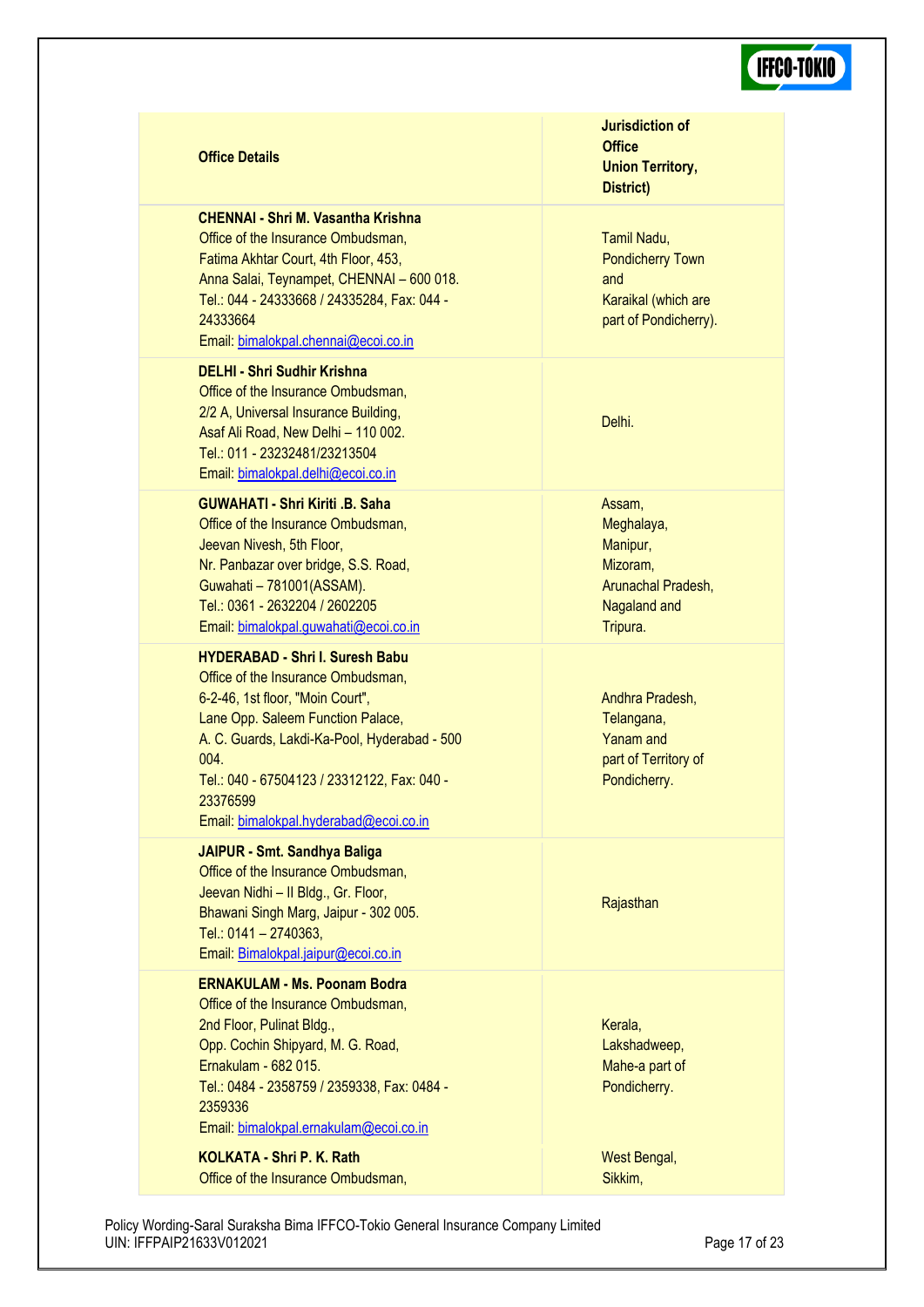#### **Office Details**

Hindustan Bldg. Annexe, 4th Floor, 4, C.R. Avenue, KOLKATA - 700 072. Tel.: 033 - 22124339 / 22124340, Fax : 033 - 22124341 Email: [bimalokpal.kolkata@ecoi.co.in](mailto:bimalokpal.kolkata@ecoi.co.in)

#### **LUCKNOW -Shri Justice Anil Kumar Srivastava**

Office of the Insurance Ombudsman, 6th Floor, Jeevan Bhawan, Phase-II, Nawal Kishore Road, Hazratganj, Lucknow - 226 001. Tel.: 0522 - 2231330 / 2231331, Fax: 0522 - 2231310 Email: [bimalokpal.lucknow@ecoi.co.in](mailto:bimalokpal.lucknow@ecoi.co.in)

#### **MUMBAI - Shri Milind A. Kharat**

Office of the Insurance Ombudsman, 3rd Floor, Jeevan Seva Annexe, S. V. Road, Santacruz (W), Mumbai - 400 054. Tel.: 022 - 26106552 / 26106960 Fax: 022 - 26106052 Email: [bimalokpal.mumbai@ecoi.co.in](mailto:bimalokpal.mumbai@ecoi.co.in)

**NOIDA - Shri Chandra Shekhar Prasad** Office of the Insurance Ombudsman, Bhagwan Sahai Palace, 4th Floor, Main Road, Naya Bans, Sector 15,

**Jurisdiction of Office Union Territory, District)**

Andaman & Nicobar Islands.

Districts of Uttar Pradesh : Laitpur, Jhansi, Mahoba, Hamirpur, Banda, Chitrakoot, Allahabad, Mirzapur, Sonbhabdra, Fatehpur, Pratapgarh, Jaunpur,Varanasi, Gazipur, Jalaun, Kanpur, Lucknow, Unnao, Sitapur, Lakhimpur, Bahraich, Barabanki, Raebareli, Sravasti, Gonda, Faizabad, Amethi, Kaushambi, Balrampur, Basti, Ambedkarnagar, Sultanpur, Maharajgang, Santkabirnagar, Azamgarh, Kushinagar, Gorkhpur, Deoria, Mau, Ghazipur, Chandauli, Ballia, Sidharathnagar.

#### Goa,

Mumbai Metropolitan Region excluding Navi Mumbai & Thane.

State of Uttaranchal and the following Districts of Uttar Pradesh: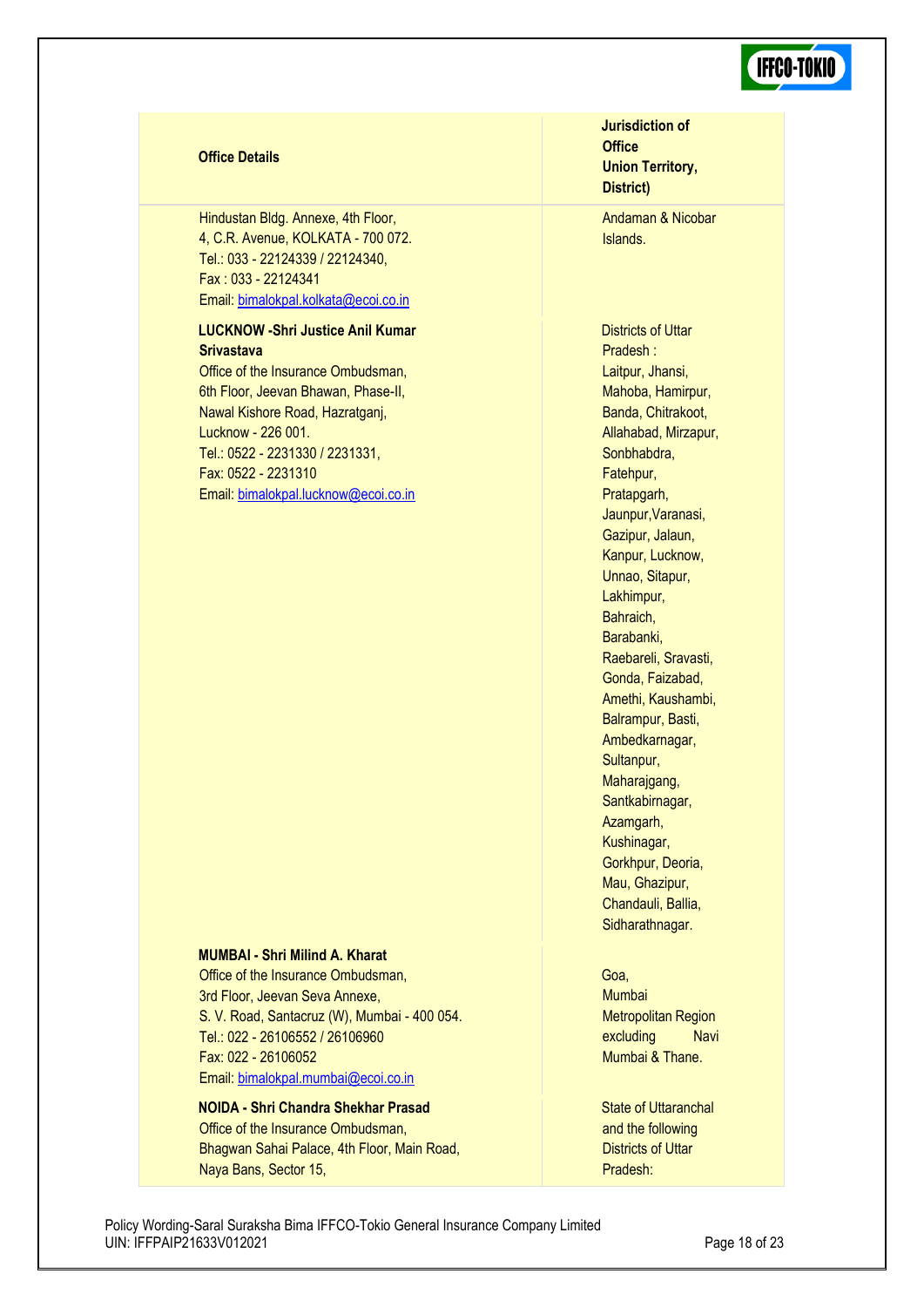| <b>Office Details</b>                                                                                                                                                                                                                             | <b>Jurisdiction of</b><br><b>Office</b><br><b>Union Territory,</b><br><b>District)</b>                                                                                                                                                                                                                                                                                                    |
|---------------------------------------------------------------------------------------------------------------------------------------------------------------------------------------------------------------------------------------------------|-------------------------------------------------------------------------------------------------------------------------------------------------------------------------------------------------------------------------------------------------------------------------------------------------------------------------------------------------------------------------------------------|
| Distt: Gautam Buddh Nagar,<br>U.P-201301.<br>Tel.: 0120-2514250 / 2514252 / 2514253<br>Email: bimalokpal.noida@ecoi.co.in                                                                                                                         | Agra, Aligarh,<br>Bagpat, Bareilly,<br>Bijnor, Budaun,<br>Bulandshehar, Etah,<br>Kanooj, Mainpuri,<br>Mathura, Meerut,<br>Moradabad,<br>Muzaffarnagar,<br>Oraiyya, Pilibhit,<br>Etawah,<br>Farrukhabad,<br>Firozbad,<br>Gautambodhanagar,<br>Ghaziabad, Hardoi,<br>Shahjahanpur,<br>Hapur, Shamli,<br>Rampur, Kashganj,<br>Sambhal, Amroha,<br>Hathras.<br>Kanshiramnagar,<br>Saharanpur. |
| PATNA - Shri N. K. Singh<br>Office of the Insurance Ombudsman,<br>1st Floor, Kalpana Arcade Building,,<br>Bazar Samiti Road, Bahadurpur,<br>Patna 800 006. Tel.: 0612-2680952<br>Email: bimalokpal.patna@ecoi.co.in                               | Bihar,<br>Jharkhand.                                                                                                                                                                                                                                                                                                                                                                      |
| <b>PUNE - Shri Vinay Sah</b><br>Office of the Insurance Ombudsman,<br>Jeevan Darshan Bldg., 3rd Floor,<br>C.T.S. No.s. 195 to 198, N.C. Kelkar Road,<br>Narayan Peth, Pune - 411 030. Tel.: 020-<br>41312555<br>Email: bimalokpal.pune@ecoi.co.in | Maharashtra,<br>Area of Navi<br>Mumbai and Thane<br>excluding Mumbai<br>Metropolitan<br>Region.                                                                                                                                                                                                                                                                                           |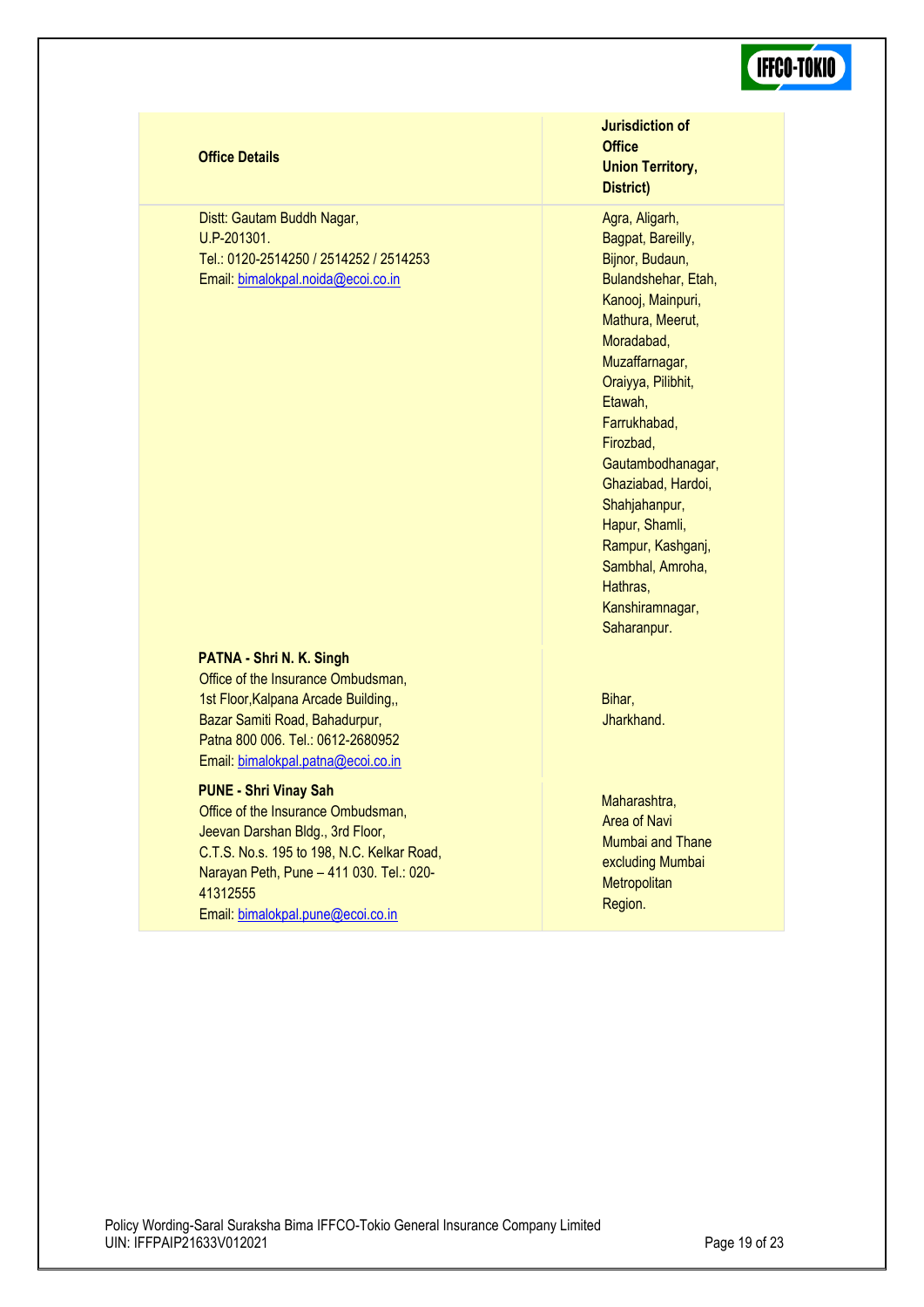

### **Annexure-B**

| Sr. No Item           | List I - Items for which coverage is not available in the policy       |
|-----------------------|------------------------------------------------------------------------|
| 1                     | <b>BABY FOOD</b>                                                       |
| $\mathbf{2}^{\prime}$ | <b>BABY UTILITIES CHARGES</b>                                          |
| 3                     | <b>BEAUTY SERVICES</b>                                                 |
| 4                     | <b>BELTS/BRACES</b>                                                    |
| 5                     | <b>BUDS</b>                                                            |
| 6                     | <b>COLD PACK/HOT PACK</b>                                              |
| 7                     | <b>CARRY BAGS</b>                                                      |
| 8                     | <b>EMAIL / INTERNET CHARGES</b>                                        |
| 9                     | FOOD CHARGES (OTHER THAN PATIENT's DIET PROVIDED BY HOSPITAL)          |
| 10                    | <b>LEGGINGS</b>                                                        |
| 11                    | <b>LAUNDRY CHARGES</b>                                                 |
| 12                    | <b>MINERAL WATER</b>                                                   |
| 13                    | SANITARY PAD                                                           |
| 14                    | <b>TELEPHONE CHARGES</b>                                               |
| 15                    | <b>GUEST SERVICES</b>                                                  |
| 16                    | <b>CREPE BANDAGE</b>                                                   |
| 17                    | DIAPER OF ANY TYPE                                                     |
| 18                    | <b>EYELET COLLAR</b>                                                   |
| 19                    | <b>SLINGS</b>                                                          |
| 20                    | BLOOD GROUPING AND CROSS MATCHING OF DONORS SAMPLES                    |
| 21                    | SERVICE CHARGES WHERE NURSING CHARGE ALSO CHARGED                      |
| 22                    | <b>Television Charges</b>                                              |
| 23                    | <b>SURCHARGES</b>                                                      |
| 24                    | ATTENDANT CHARGES                                                      |
| 25                    | EXTRA DIET OF PATIENT (OTHER THAN THAT WHICH FORMS PART OF BED CHARGE) |
| 26                    | <b>BIRTH CERTIFICATE</b>                                               |
| 27                    | <b>CERTIFICATE CHARGES</b>                                             |
| 28                    | <b>COURIER CHARGES</b>                                                 |
| 29                    | <b>CONVEYANCE CHARGES</b>                                              |
| 30                    | <b>MEDICAL CERTIFICATE</b>                                             |
| 31                    | <b>MEDICAL RECORDS</b>                                                 |
| 32                    | PHOTOCOPIES CHARGES                                                    |
| 33                    | <b>MORTUARY CHARGES</b>                                                |
| 34                    | <b>WALKING AIDS CHARGES</b>                                            |
| 35                    | OXYGEN CYLINDER (FOR USAGE OUTSIDE THE HOSPITAL)                       |
| 36                    | <b>SPACER</b>                                                          |
| 37                    | <b>SPIROMETRE</b>                                                      |
| 38                    | NEBULIZER KIT                                                          |
| 39                    | <b>STEAM INHALER</b>                                                   |
| 40                    | ARMSLING                                                               |
| 41                    | <b>THERMOMETER</b>                                                     |
| 42                    | <b>CERVICAL COLLAR</b>                                                 |
| 43                    | <b>SPLINT</b>                                                          |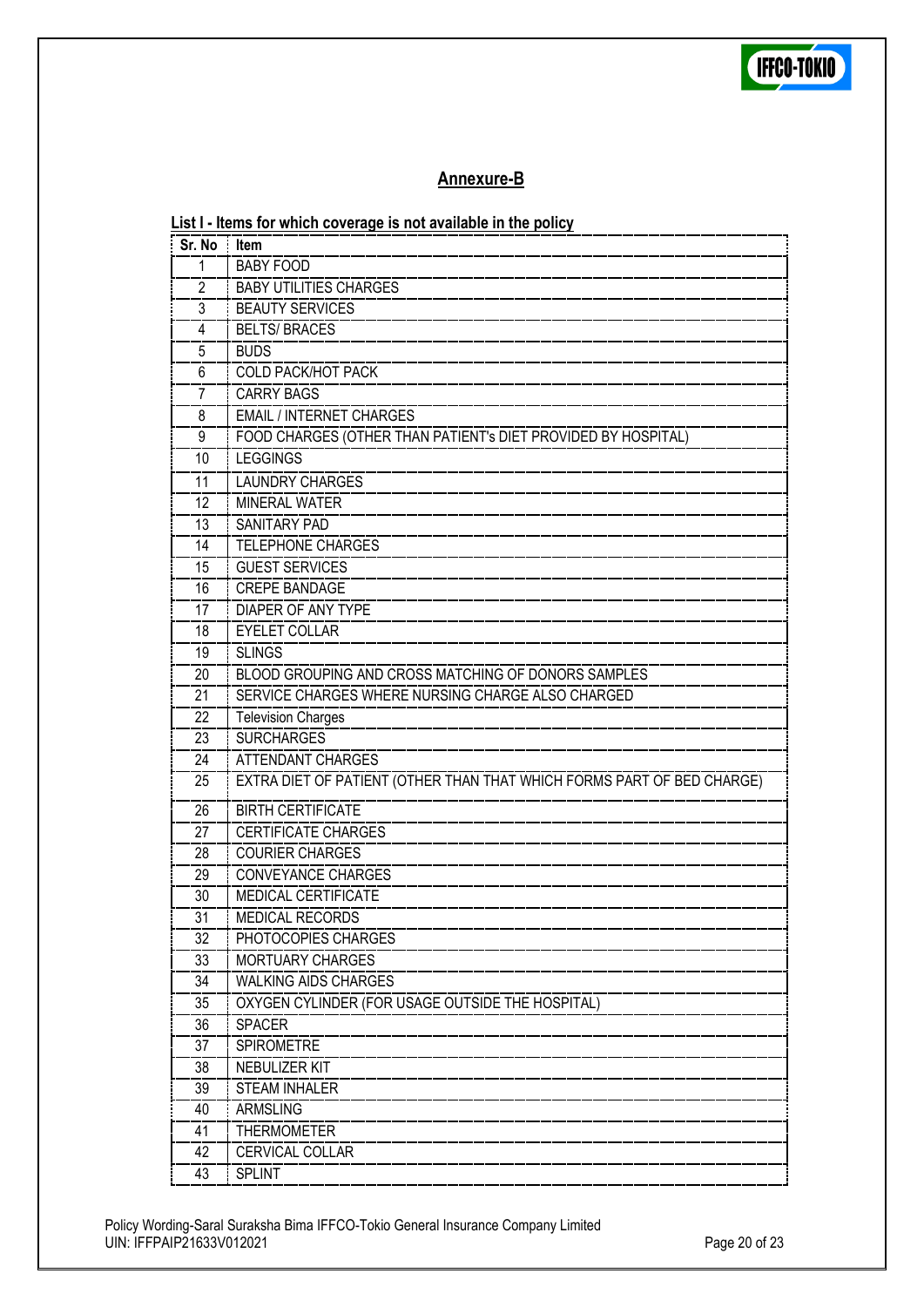

| 44 | DIABETIC FOOT WEAR                                                            |
|----|-------------------------------------------------------------------------------|
| 45 | KNEE BRACES (LONG/ SHORT/ HINGED)                                             |
| 46 | KNEE IMMOBILIZER/SHOULDER IMMOBILIZER                                         |
| 47 | LUMBO SACRAL BELT                                                             |
| 48 | NIMBUS BED OR WATER OR AIR BED CHARGES                                        |
| 49 | AMBULANCE COLLAR                                                              |
| 50 | AMBULANCE EQUIPMENT                                                           |
| 51 | ABDOMINAL BINDER                                                              |
| 52 | PRIVATE NURSES CHARGES- SPECIAL NURSING CHARGES                               |
| 53 | <b>SUGAR FREE Tablets</b>                                                     |
| 54 | CREAMS POWDERS LOTIONS (Toiletries are not payable, only prescribed medical   |
|    | pharmaceuticals payable)                                                      |
| 55 | <b>ECG ELECTRODES</b>                                                         |
| 56 | <b>GLOVES</b>                                                                 |
| 57 | <b>NEBULISATION KIT</b>                                                       |
| 58 | ANY KIT WITH NO DETAILS MENTIONED [DELIVERY KIT, ORTHOKIT, RECOVERY KIT, ETC] |
| 59 | <b>KIDNEY TRAY</b>                                                            |
| 60 | <b>MASK</b>                                                                   |
| 61 | <b>OUNCE GLASS</b>                                                            |
| 62 | <b>OXYGEN MASK</b>                                                            |
| 63 | PELVIC TRACTION BELT                                                          |
| 64 | PAN CAN                                                                       |
| 65 | <b>TROLLY COVER</b>                                                           |
| 66 | UROMETER, URINE JUG                                                           |
| 67 | <b>VASOFIX SAFETY</b>                                                         |

### **List II – Items that are to be subsumed into Room Charges**

| Sr No          | : Item                                    |
|----------------|-------------------------------------------|
|                | Baby Charges (Unless Specified/Indicated) |
| $\mathfrak{p}$ | Hand Wash                                 |
| 3              | Shoe Cover                                |
| 4              | Caps                                      |
| 5              | Cradle Charges                            |
| 6              | Comb                                      |
|                | Eau-De-Cologne / Room Freshners           |
| 8              | Foot Cover                                |
| 9              | Gown                                      |
| 10             | Slippers                                  |

| <b>Tissue Paper</b>         |
|-----------------------------|
| <b>Tooth Paste</b>          |
| <b>Tooth Brush</b>          |
| Bed Pan                     |
| Face Mask                   |
| Flexi Mask                  |
| Hand Holder                 |
| Sputum Cup                  |
| <b>Disinfectant Lotions</b> |
| Luxury Tax                  |
|                             |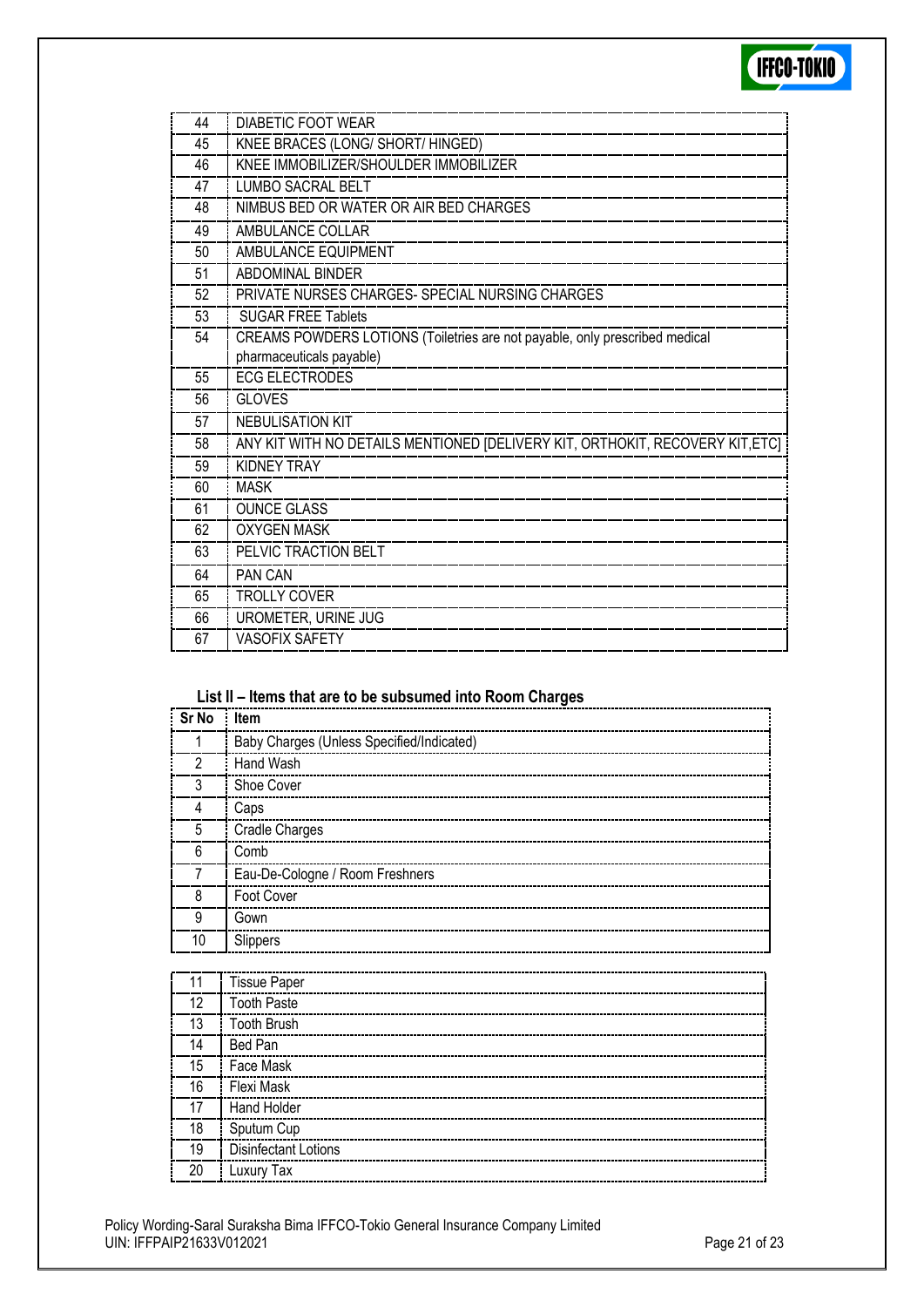| 21 | Hvac                                                |
|----|-----------------------------------------------------|
| 22 | House Keeping Charges                               |
| 23 | Air Conditioner Charges                             |
| 24 | Im Iv Injection Charges                             |
| 25 | Clean Sheet                                         |
| 26 | <b>Blanket/Warmer Blanket</b>                       |
| 27 | Admission Kit                                       |
| 28 | <b>Diabetic Chart Charges</b>                       |
| 29 | Documentation Charges / Administrative Expenses     |
| 30 | Discharge Procedure Charges                         |
| 31 | Daily Chart Charges                                 |
| 32 | Entrance Pass / Visitors Pass Charges               |
| 33 | Expenses Related To Prescription On Discharge       |
| 34 | File Opening Charges                                |
| 35 | Incidental Expenses / Misc. Charges (Not Explained) |
| 36 | Patient Identification Band / Name Tag              |
| 37 | <b>Pulseoxymeter Charges</b>                        |

### **List III – Items that are to be subsumed into Procedure Charges**

| Sr No          | Item                                               |
|----------------|----------------------------------------------------|
|                | Hair Removal Cream                                 |
| $\overline{2}$ | Disposables Razors Charges (For Site Preparations) |
| 3              | Eye Pad                                            |
| 4              | Eye Sheild                                         |
| 5              | Camera Cover                                       |
| 6              | Dvd, Cd Charges                                    |
| 7              | Gause Soft                                         |
| 8              | Gauze                                              |
| 9              | Ward And Theatre Booking Charges                   |
| 10             | Arthroscopy And Endoscopy Instruments              |
| 11             | Microscope Cover                                   |
| 12             | Surgical Blades, Harmonicscalpel, Shaver           |
| 13             | Surgical Drill                                     |
| 14             | Eye Kit                                            |
| 15             | Eye Drape                                          |
| 16             | X-Ray Film                                         |
| 17             | <b>Boyles Apparatus Charges</b>                    |
| 18             | Cotton                                             |
| 19             | Cotton Bandage                                     |
| 20             | Surgical Tape                                      |
| 21             | Apron                                              |
| 22             | Torniquet                                          |
| 23             | Orthobundle, Gynaec Bundle                         |

### **List IV – Items that are to be subsumed into costs of treatment**

| Sr.No. Item |                                                    |  |
|-------------|----------------------------------------------------|--|
|             | Admission/Registration Charges                     |  |
|             | Hospitalisation For Evaluation/ Diagnostic Purpose |  |